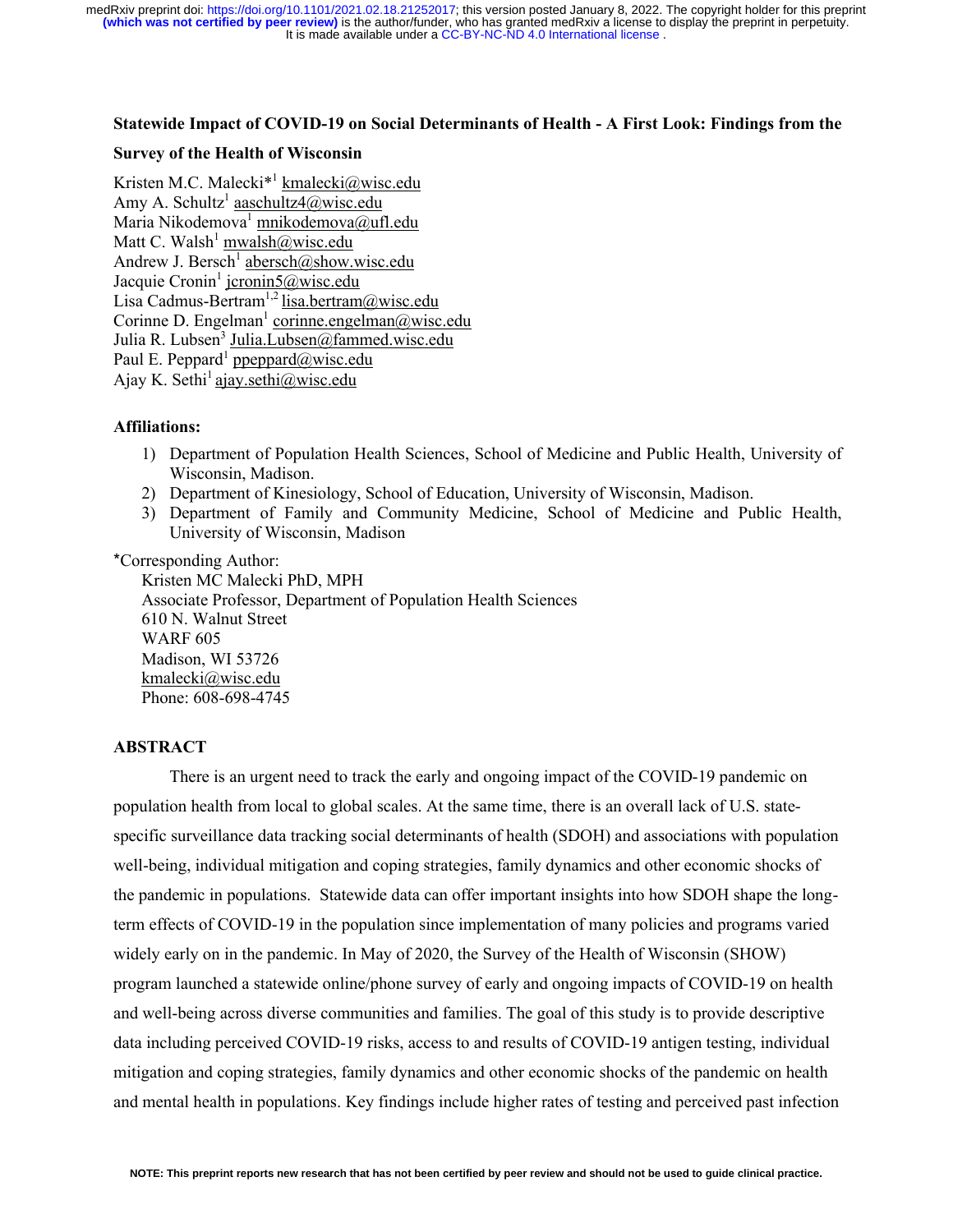from COVID-19 among non-white respondents. Higher economic shifts and job changes in female vs male respondents. Families with children reported overall higher levels of stress, and stress from the pandemic. There were urban and rural differences in changes to access to care. Rural regions, which had a lower prevalence of infections early in the pandemic as compared to urban areas, also reported fewer delays or missed appointments due to COVID-19. Key findings show that SDOH are shaping impacts of health and well-being early on in the pandemic and future longitudinal follow-up will be important to shape policies and programs well into the future. **(288 WORDS)**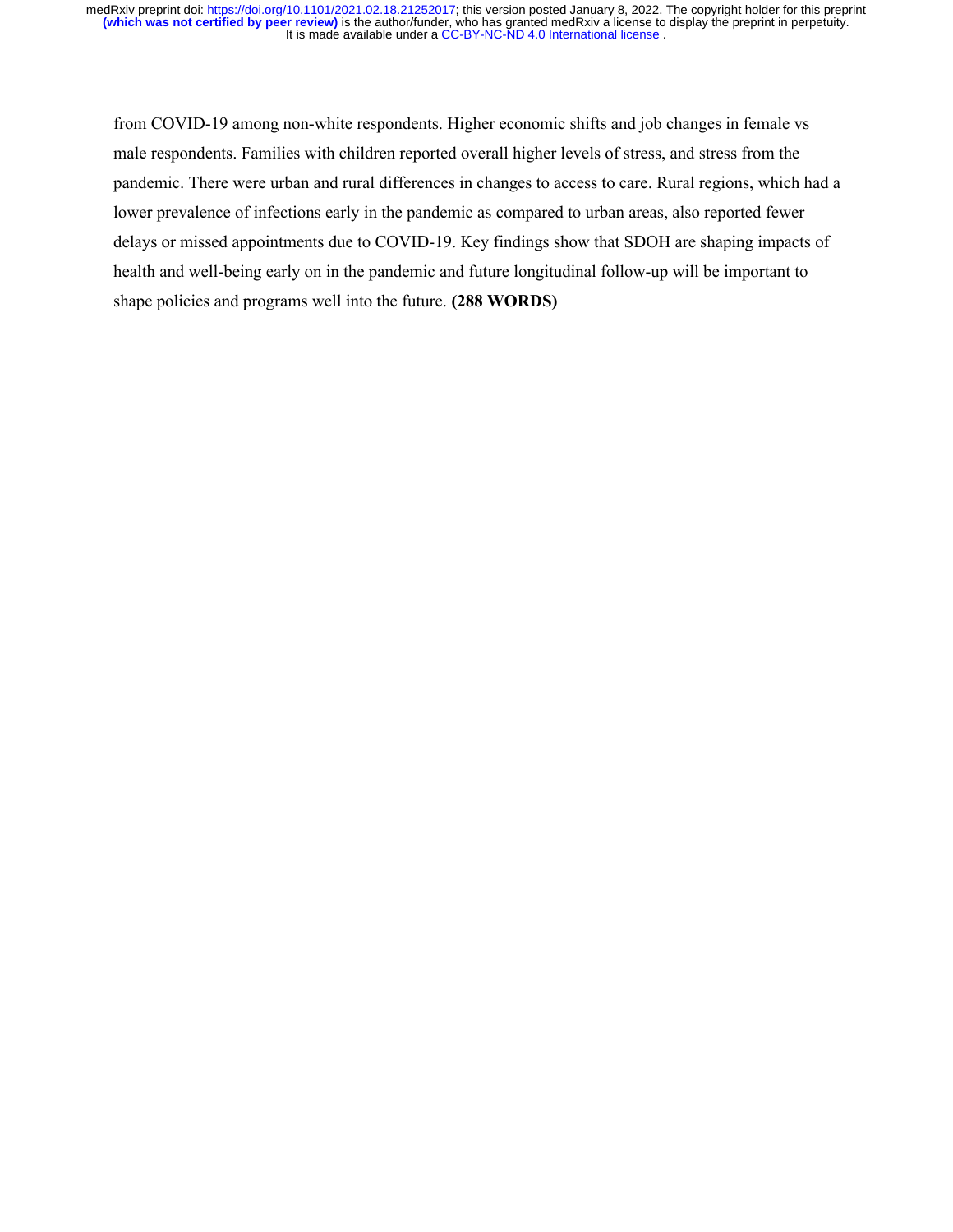#### **INTRODUCTION**

The SARS-COV-2 pandemic, which began sweeping the United States in early 2020, has impacted morbidity and mortality across the globe and resulted in shocks to economics, social structure and daily living with long-term consequences. The acute need to focus on disease incidence and spread in communities was followed by the need to examine the changing social determinants of health (SDOH). Key to the definition of SDOH is that several upstream factors have significant impacts on population health and well-being including social and community context, access to and quality of health care, economic stability, access to and quality of education, and the physical environments in which people live (U.S. DHHS, 2020). Each of these macro level factors also influence the resources and assets available within communities to respond to and address the more downstream economic and mental health consequences of COVID-19. Pandemics have the potential to shift social determinants not only among the most vulnerable, lower income communities, but among the broader general population. There is an urgent need to track the early and ongoing impact of the COVID-19 pandemic on population health from local to global scales. At the same time, there is an overall lack of U.S. state-specific surveillance data tracking SDOH and associations with population well-being, individual mitigation and coping strategies, family dynamics and other economic shocks of the pandemic in populations.

In May of 2020, the Survey of the Health of Wisconsin (SHOW) program launched a statewide online/phone survey of early and ongoing impacts of COVID-19 on health and well-being across diverse communities and families. The SHOW program, originally launched in 2008, maintains a large state-wide representative cohort of Wisconsin residents. Wisconsin is a geographically diverse state with over onethird of the population living in remote, rural areas and a substantial urban population living in several metropolitan areas with unique cultural, political and social contexts. Milwaukee, the largest Wisconsin city, is a racially and ethnically diverse city with a large urban core of Black and LatinX populations. Wisconsin also shares many similarities with other Midwestern states and offers an important representation of life in the north-central region of the United States.

At the time of this baseline survey, COVID-19 prevalence was relatively low and varied regionally across the state of Wisconsin. The Wisconsin general population is about one-third rural, one third urban and one-third suburban. There was wide variation in local policy response and implementation of COVID-19 mitigation strategies across the seventy-two counties. The largest metropolitan areas in Southeastern WI, (Milwaukee, Racine and Kenosha) had the highest incidence of COVID-19 infections early in the pandemic, while incidence in rural regions rose later. Results presented here offer a first glimpse at population health during this early period of the COVID-19 pandemic among these diverse Wisconsin populations. We examined how SDOH including gender, urbanicity, education, race and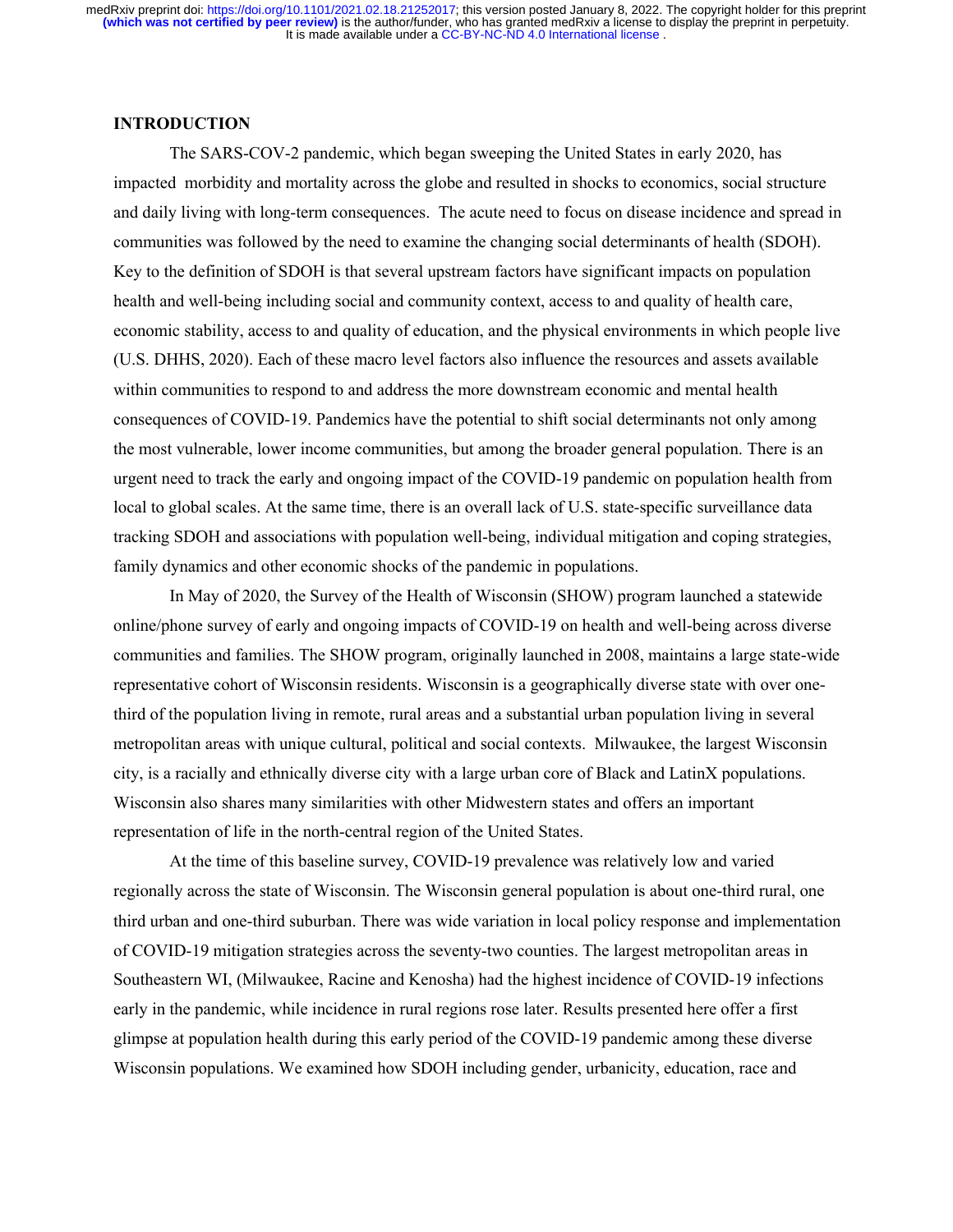family structure was influence COVID-19 testing and mitigation, perception, economic impacts, changes in family dynamics, access to care, coping strategies and overall mental health and well-being.

This study provides descriptive data from the first wave of the SHOW COVID-19 impact survey (May-June, 2020) of the pandemic. Statewide data can offer important insights into how SDOH shape the long-term effects of COVID-19 in the population because there is implementation of many policies and programs varied widely early on in the pandemic. An overview of survey methodologies and a summary of key findings from this early period in the pandemic by select domains stratified across key SDOH – urbanicity, economic, education and gender – is presented.

#### **METHODS**

## **Study Participants and Recruitment**

The COVID-19 Impact Survey was conducted as part of the ongoing Survey of the Health of Wisconsin (SHOW) program. SHOW is a population-based health examination survey designed to collect objective and subjective data on health and on a broad number of social health determinants described in detail elsewhere (Nieto, et al. 2010). This first wave of COVID-19 impact survey sample included all past adult SHOW participants from 2008 through 2020 who consented to be contacted for future research and who were not deceased as of the first day of recruitment and it was restricted to those who provided a valid email address or phone number for future contacts. See supplementary Fig 1 for a description of the study sample. The online survey was conducted between May 18-July 5, 2020 by emailing a unique link to each participant. Participants without a valid email address were contacted by phone to request their email. If participants were reachable by phone but did not have an email address or were unable to complete the survey online, then they were offered a shortened version of the survey that was administered over the phone within the same time. The study was approved by the University of Wisconsin-Madison Health Science Institutional Review Board. As the survey was launched, COVID-19 restrictions and safety precautions precluded SHOW study staff from working in secure office settings to print, prepare, and mail paper invite letters and postcards to those without email addresses, those who were not accessible by phone or those who did not have internet access. However, towards the end of the participation window (mid-June 2020), staff were able to mail postcards to hard-to-reach participants and to update contact information for the future COVID-19 survey waves and other study opportunities. All participants who completed the online COVID-19 or telephone survey received a \$25 electronic gift card.

# **COVID-19 Impact Survey Instrument**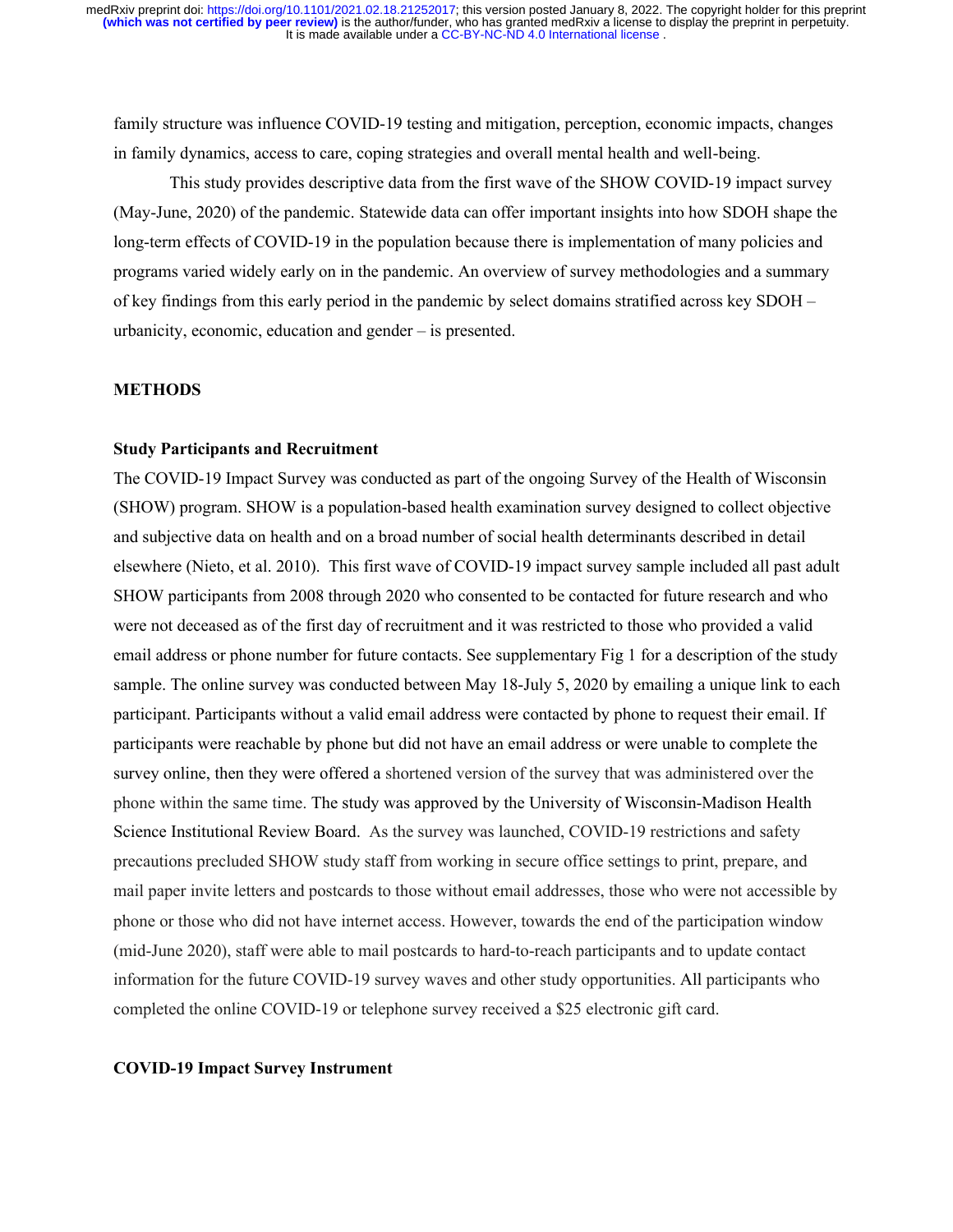The survey consists of 9 domains including (1) COVID-19 perceptions, beliefs, behaviors; (2) economic well-being; (3) food security, diet and housing; (4) personal, social and community context; (5) health and healthcare access; (6) mental and emotional health; (7) information sources and literacy; (8) lifestyle behaviors; and (9) caregiving (Table 1). The majority of questions were multiple choice or formatted as a Likert scale. At the end of the survey participants were asked to consent for future linkage with electronic health records. Renumeration was either emailed or mailed to participants in the form of an electronic or physical gift-card. A complete copy of the survey instrument is available in supplemental materials.

# **Data Analyses**

The data presented are key indicators within a few of the survey domains. Descriptive analyses include frequencies and proportions of group-levels responses and stratification by demographic factors (gender, education, urbanicity). All analyses were performed with SAS v9.4.

## **RESULTS**

## **Survey participants**

Participation was well distributed geographically, having proportional representation from urban and rural areas. No differences of gender, education, self-reported health, asthma, COPD, or cardiovascular disease were observed when comparing urban and rural participants (Table 2). Participants residing in rural areas were more likely to be in the older (>60 years), white, or have diabetes compared to those in urban areas.

Among the n=5510 eligible adults, 25% (n=1377) completed the online survey, Response Rate 1, and 25.5% answered at least one survey item (n=1403), Response Rate 2. Response rates 1 and 2 were calculated as defined by the American Association for Public Opinion Research (2016). An additional 55 participants completed the shortened phone interview survey (Suppl Fig 1). The participants who completed the survey online were more likely to be female, non-Hispanic white, have a bachelor's or advanced degree and a higher household income, when compared to non-respondents. Respondents were also more likely to self-report their health as 'excellent' and 'very good'. Chronic health conditions asthma, COPD, and cardiovascular disease did not differ between those who participated and those who did not. However, participants were less likely to have diabetes of any type.

# **COVID-19 exposure and testing by race**

Irrespective of testing, as of May-June 2020, approximately 11% of participants believed they may have had COVID-19 in the past. Only 6.8% of the sample reported having had a diagnostic COVID-19 test and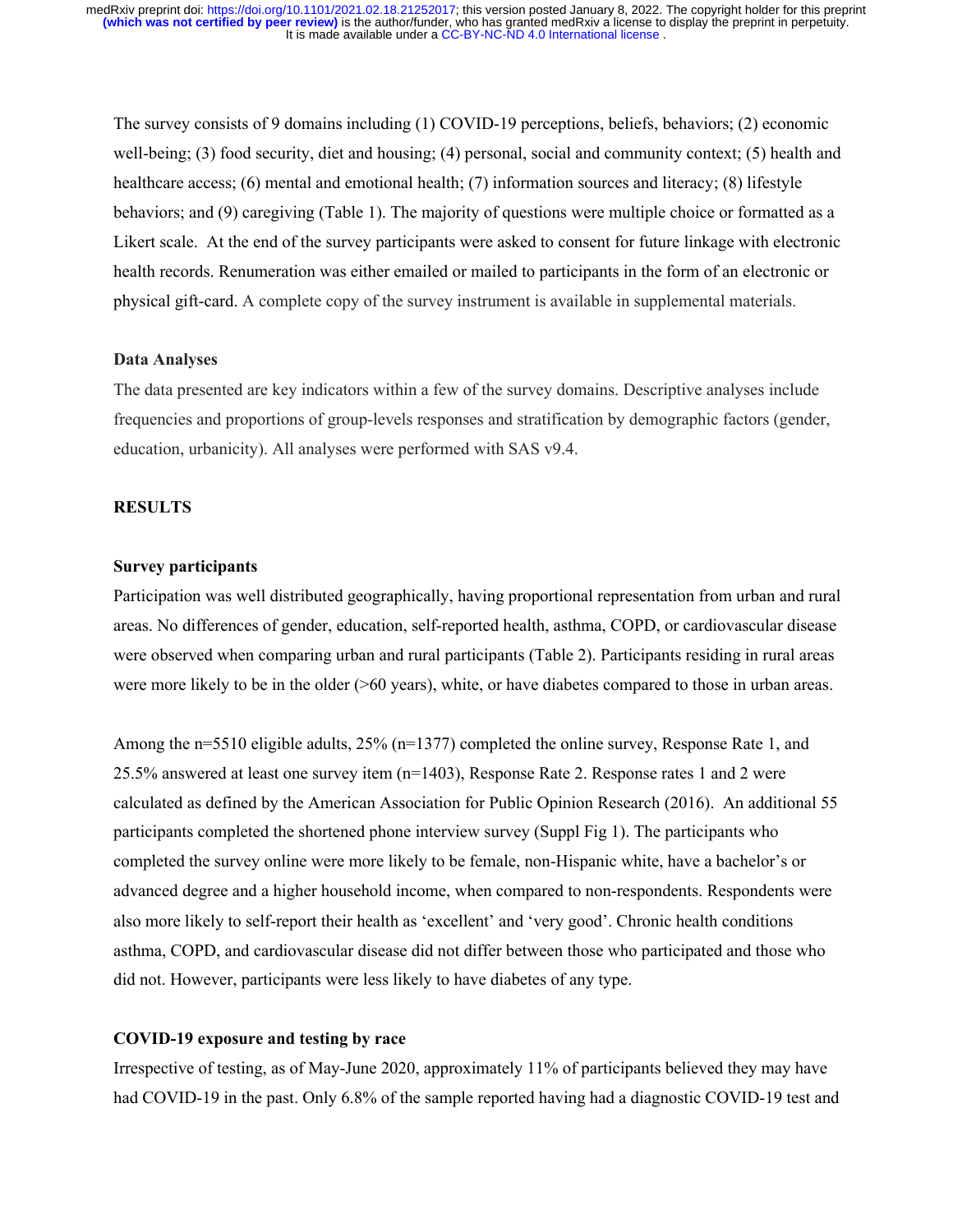4.3% reported a positive test. Only 1% of the sample was told by a healthcare provided that they had COVID-19 (Suppl Table 2). When compared to Whites, Non-whites were 2-times more likely to believe they had COVID (20% vs. 10%), to have been tested for COVID-19 (14% vs. 6%), and 3-times more likely to have been contacted by a healthcare professional about potential exposure to COVID-19 (6% vs. 2%) (Fig 1). Five percent of Non-whites tried to get tested but were turned away, compared with only 2% of Whites. Non-whites were also three times as likely to report being embarrassed to disclose COVID-19 diagnosis to employers or friends (6% vs. 2%), and twice as likely to have experienced stigma or discrimination due to COVID-19.

## **Perceived Efficacy and Behaviors related to COVID-19 Exposure Risks by Education**

Perceived effectiveness of different mitigation strategies was assessed and compared by education status. Based on responses to the question "how effective are the following actions for keeping you safe from COVID-19?", over 90% of respondents believed social distancing, avoiding public spaces & gatherings, and washing hands were somewhat or very effective and 84% reported mask wearing to be effective (Suppl Table 3 and Fig 2). A slightly higher percentage of those with more education reported social distance and washing hands as effective compared to those with less than a bachelor's degree. Those with less than a college degree were more like to believe praying, avoiding outside exercise, and doing nothing were somewhat or very effective strategies to avoid COVID-19 infection when compared with those with a college degree or higher (57% vs. 39%, 23% vs. 15%, and 21% vs. 12%, respectively).

A number of common daily activities related to minimizing risk of COVID-19 in the early months of the pandemic were also examined. Overall, less than 25% of the respondents reported visiting elderly individuals, while the majority of participants (> 80%) reported some cancellations of social gatherings, travel plans, avoidance of personal interaction with others and mask wearing during the early stage of the pandemic. Those with a college degree were 10% more likely to cancel a social gathering and 20% more likely to cancel travel plans, but only 4% more likely to have self-quarantined when compared with those with less than a college degree. On the contrary, participants with lower education were more likely to take their temperature regularly (23% vs. 16%). Use of public transit was slightly higher among those without a college education (1% vs. 0%) compared with college educated participants.

#### **Impacts on Economic Stability due to COVID-19 by Gender**

Among those reporting being employed in May/June 2020, approximately 42% of respondents indicated some change in work due to COVID-19 (Supp Table 4). Change in work was defined broadly as a change in office to remote work, furlough or layoff, reduction or increase in hours and/or pay and given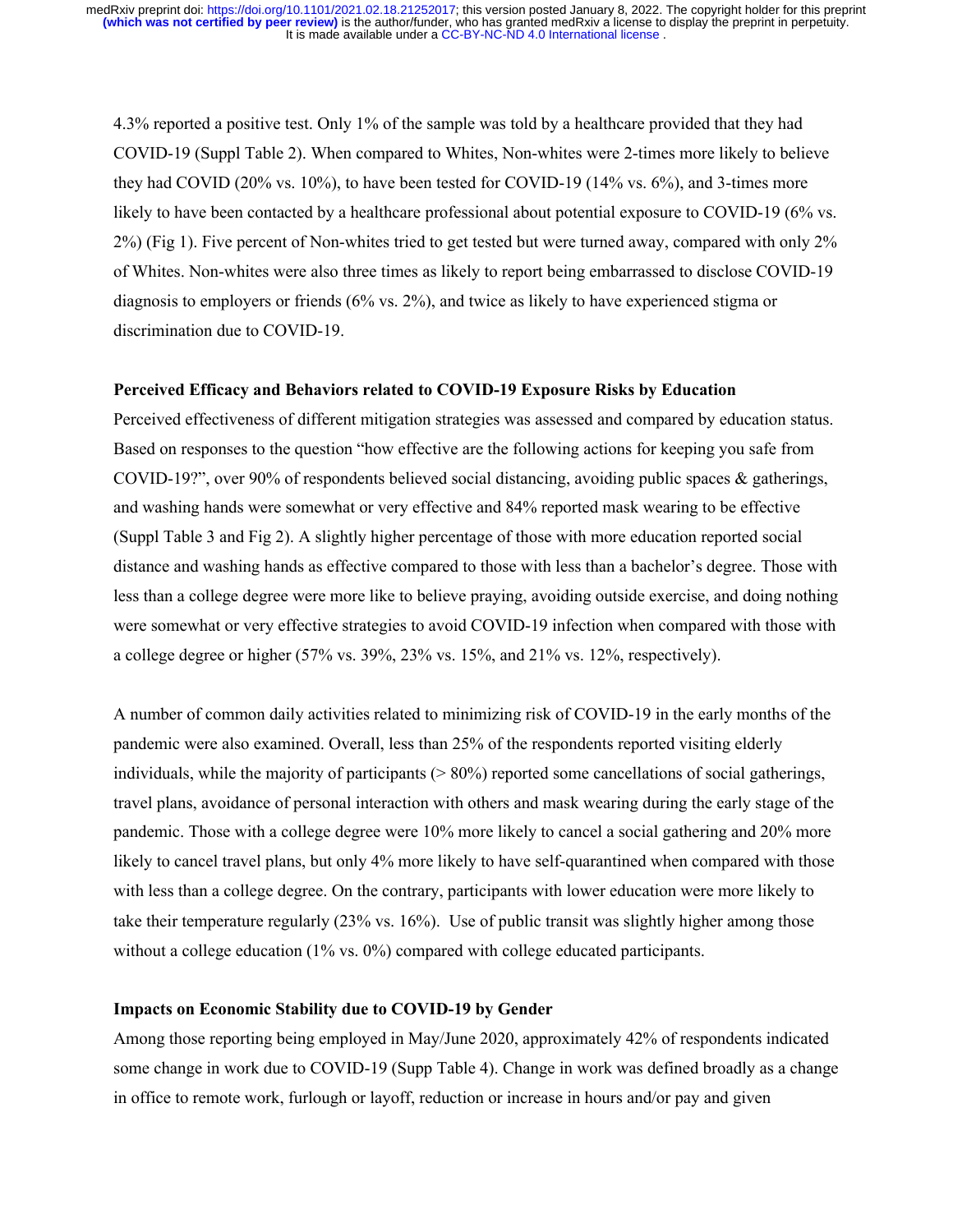additional sick leave. While both men and women were equally concerned about job loss in the next three months, the loss of both work and pay were higher among women compared to men. Women were more likely to experience a job change due to COVID-19 (46%) compared to men (35%). Approximately 11% of men reported an increase in salary and/or hours compared to 8% of women. On the contrary, females were more likely to report a decrease in salary and/or hours due to COVID-19 (32% vs. 27%). Females were also more likely than males to report being unable to pay rent or mortgage because of COVID-19  $(17\% \text{ vs. } 13\%).$ 

#### **Healthcare Access and Delays in Care by Urbanicity**

Just over half of the participants (56%) did not experience a delay in getting healthcare due to COVID-19, from the start of the pandemic to May/June of 2020 (Fig 4A and Suppl Table 5.) The most frequently reported reason for delay in getting healthcare was due to an appointment being postponed or cancelled due to COVID-19(34%), followed by being afraid to get care because of COVID-19 (8.9%), could not get an appointment soon enough (5.1%), clinic/office was not open (2.4%), and could not get through on the phone  $(1.2\%)$ .

Regular health care, dental care, and eyeglasses (Fig 4B) were among the top three things participants said they could not get because of COVID-19 (22%, 35%, and 13%, respectively). Only slight differences were seen by urbanicity, with rural residents reporting not getting dental care more often and urban residents reporting not getting regular health care more often. About 22% received telemedicine or telehealth since COVID-19 began, with no differences by urbanicity (Fig 4D).

Among those who reported experiencing a delay in healthcare, the most frequently missed appointments reported were eye doctor (18%), mammogram (18%), blood draw (11%), and pap smear/cervical cancer screening appointments (7%) (Fig 4C). Few differences were seen by urbanicity in terms of the type of appointment missed, except for mammogram and blood appointments. Twenty-seven percent of rural female residents who reported a delay in care, missed a mammogram appointment, compared to 14% of urban females who reported a delay in care. Four percent more rural residents reported missing a blood draw when compared to urban residents.

## **Changes in Health-Related Behaviors and Coping Mechanisms by Gender**

The impact of COVID-19 on health-related behaviors varied by gender in the early stages of the pandemic (Fig 5, Suppl Table 6). The pandemic affected females' physical activity and alcohol consumption to a greater degree when compared to males. Males were more likely to report the same amount of physical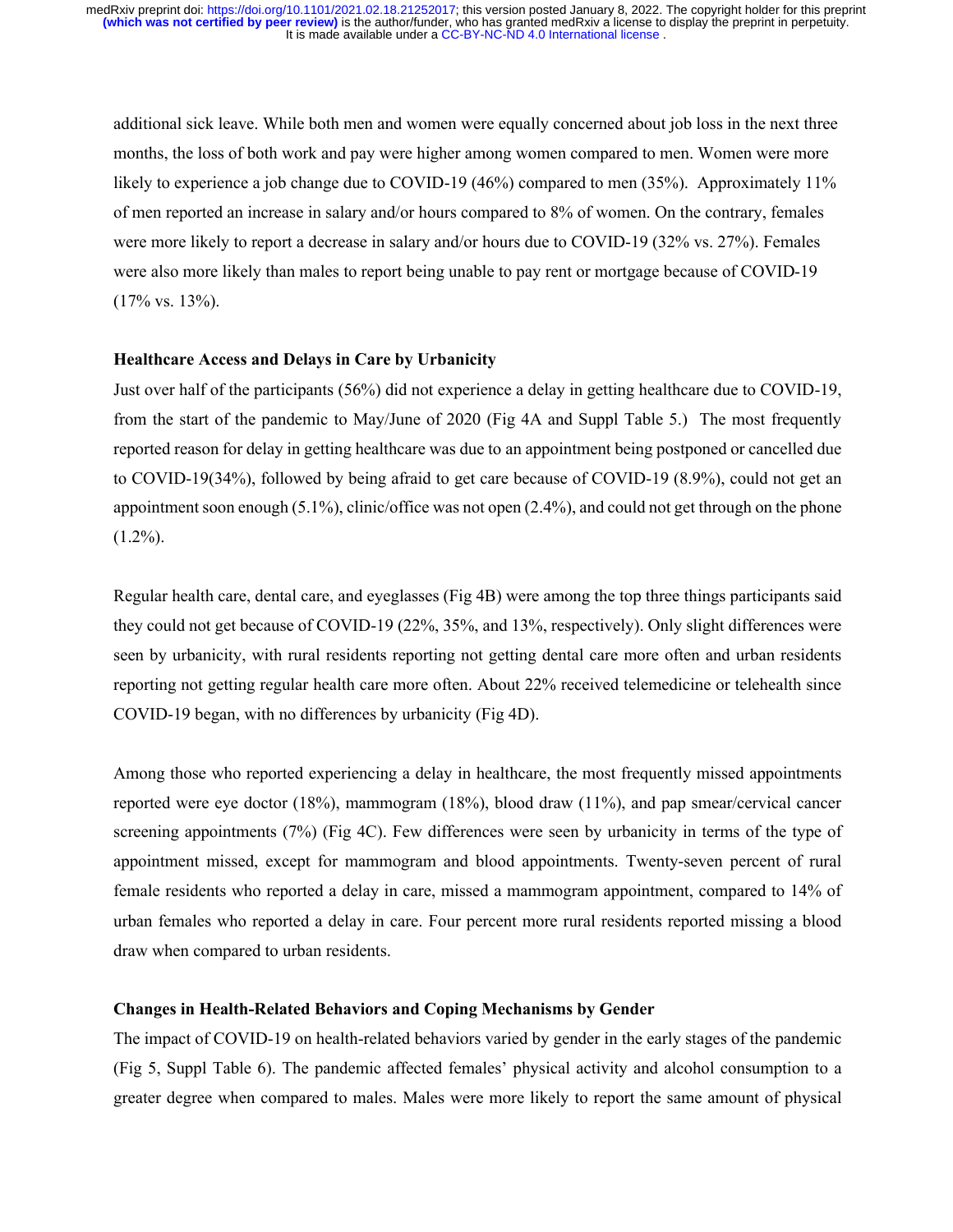activity compared to before COVID-19 (41% vs 29%) and alcohol consumption (65% vs. 59%), whereas, females were more likely to report being more or less active and drinking more or less now, when compared to before COVID-19. Similarly, when asked what activities survey respondents are doing to cope with stress from COVID-19, females were more likely to report doing more activities, from watching tv, to gardening, reading, playing games, exercising and playing music, than males.

## **Stress, Anxiety and Mental Well-Being by Household Composition**

Stark differences in experiencing stress were seen among those with children in the home when compared to those without children in the home (Fig 6). About 30% of survey respondents reported having at least one child (<18 years of age) living in their home (Suppl Table 7a). Among those with children in the home (n=404), 88% reported caring for children in their home during the pandemic. About 6% of the survey respondents care for an adult who has an illness or disability in the home. Adults with children in the home were twice as likely to report moderate-high levels of stress in their job and in caring for others, although adults with children reported higher levels of stress in all domains when compared with adults without children.

## **DISCUSSION**

Population-specific data provide essential insights for policy makers, public health researchers and clinicians to learn and identify key factors driving risks in the population. State-wide data also offer unique opportunities to identify vulnerable populations at greatest risk of long-term impacts imposed by indicators of economic stability, social and community factors, educational opportunities, housing and family composition. These factors in turn shape access to routine medical care, can mediate or mitigate mental health and well-being, lifestyle and other opportunities for health promotion. Identification of early impacts of stay-at-home orders, closing of non-essential businesses and changes to education have shifted daily living in ways we will not understand for years to come. Early baseline information on the impact of these shifts provides and important foundation for future pandemic response and may explain differences in longer term impacts on health and well-being in communities across the United States. The goals of this initial summary of the COVID-19 impact survey results are to provide a few examples of the interconnectedness between social determinants of health and their influence in shaping how the pandemic is affecting daily lives. It is anticipated these descriptive data are an early snapshot and the data will be analyzed in greater depth by other investigators. Given space and time limitations, this is an early look and provides an overview of methods used to collect information from this unique population- based sample of adults residing in diverse geographic areas socio-economic strata.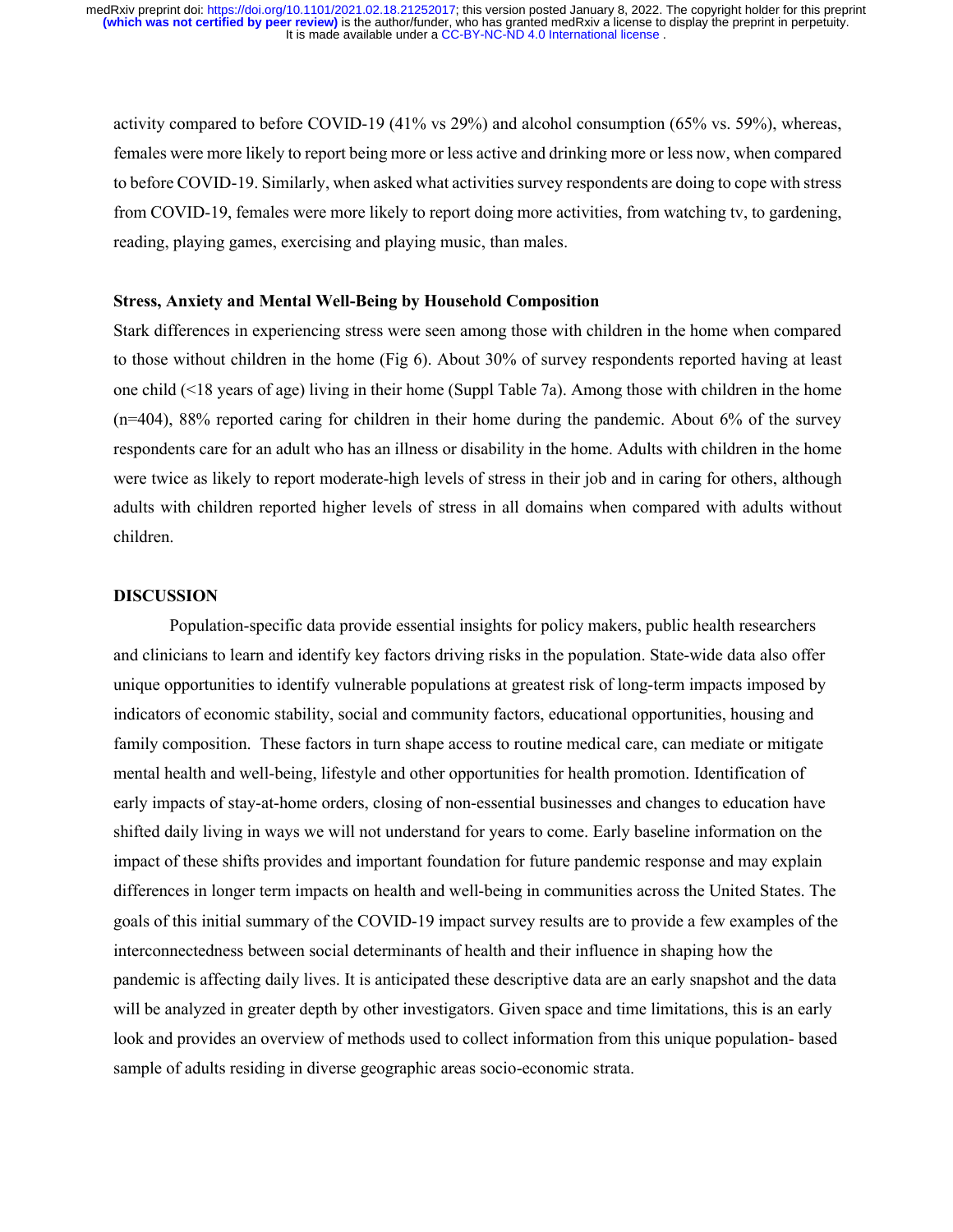To date, several national-level surveys have been conducted, but few statewide population-based surveys exist. Statewide data are important to monitor the impacts of the pandemic on key indicators of health and well-being in the broader context of social determinants of health. Population-specific data provide essential insights for policy makers, public health researchers and clinicians to learn and identify key factors driving risks in the population. COVID-19 short-term risks of infection, hospitalizations and death are shaped by public perceptions of risk and population adherence to public health guidelines. Results presented offer a brief description of the numerous domains within the social determinants of health impacted by the COVID-19 pandemic. Other COVID-19 surveys and public health surveillance systems have largely focused on early testing and mitigation with fewer studies aimed at tracking population health determinants and other indicators longer term. Most significantly, our findings are consistent with other national surveys and anecdotal information that females more than males are economically impacted by the COVID-19 pandemic during its early stages. Findings from this survey, conducted in the first few months (May-June) of the COVID-19 pandemic, suggest geographical location, gender, education and family dynamics are all important aspects in shaping opportunities for COVID-19 testing, access to care, mitigation efforts and coping. Early efforts to curb the public health impact of the COVID-19 pandemic were largely aimed at reducing hospitalizations, mortality and unknown consequences of longer-term morbidity from COVID-19 infections in the population. At the same time, the virus has had other serious population health consequences by impacting every aspect of our daily lives from financial well-being, to social interaction, access to care and coping mechanisms including alcohol consumption, physical activity and dietary habits. All of these social determinants of health are critical to maintain the overall health and well-being in our population. These impacts are likely to have a larger impact both positive and negative on the well-being of population health for generations to come.

#### **COVID-19 exposure and testing by race**

Race and ethnicity are only one metric that can be used to examine impacts of SDOH on testing in the population. Given the diversity of the state population, and documented differences in the disproportionate impact of cases, hospitalizations and mortality in communities of color, we aimed to consider how these factors were shaped in this statewide population. Stark differences in testing and exposure to COVID-19 by race were seen in Wisconsin. Compared to Whites, Non-whites were 2-3 times more likely to think they had COVID-19, have been tested for COVID-19, and told they may have in contact with someone with COVID-19. These findings are consistent with those seen among n=5,834,543 individuals receiving care at US Veteran Affairs facilities between February and July, 2020, where Blacks were twice as likely to be tested for COVID-19 compared to Whites (Rentsch, et al., 2020). Indeed, rates of COVID-19 cases in the early months of the pandemic were greater among Black and Hispanics,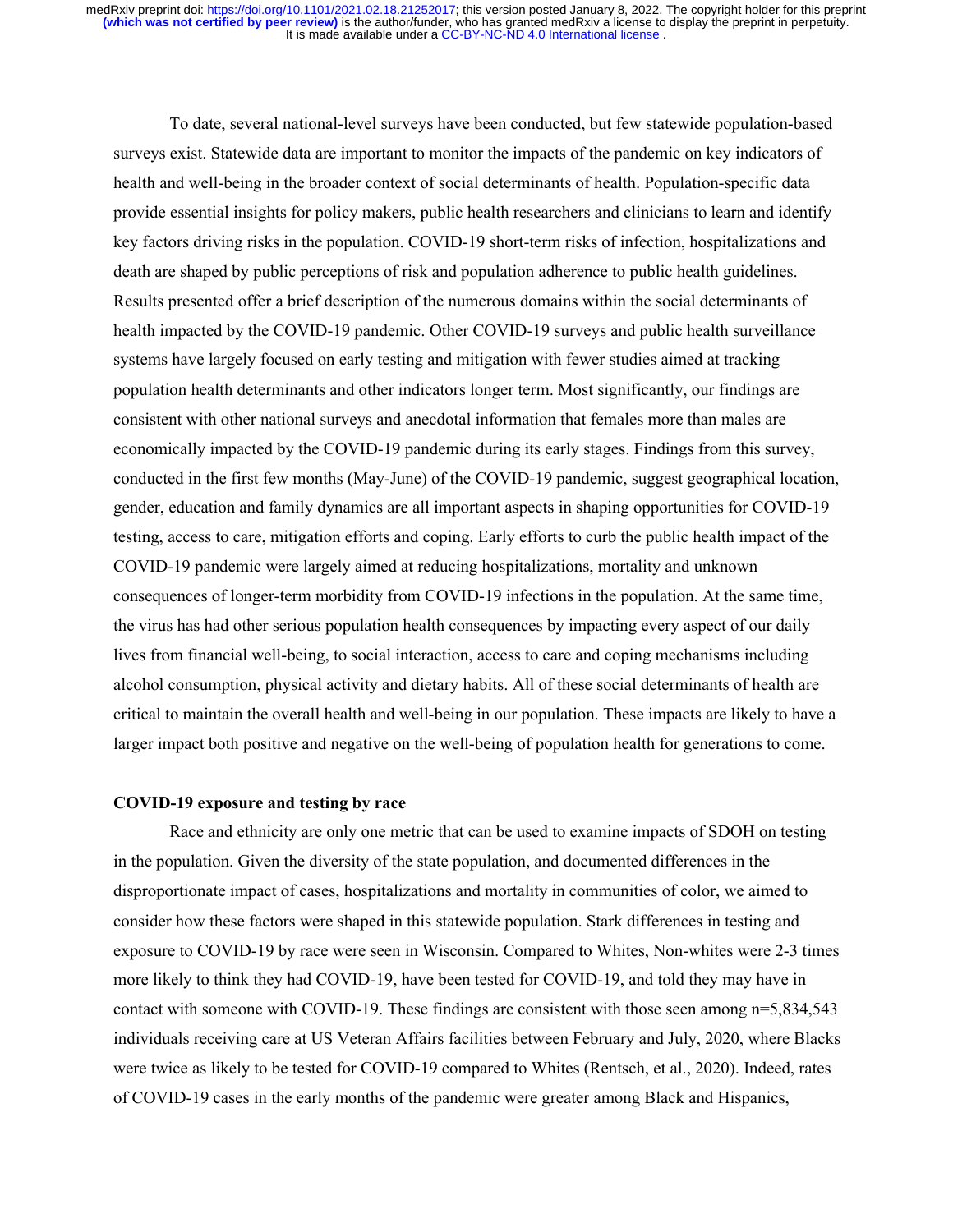compared to Whites (Price-Haywood, et al., 2020; Sze, et al. 2020). This was seen in the urban areas of Wisconsin, such as Milwaukee and Madison, as well as other cities across the U.S. (Ogedegbe, et al., 2020; Hooper et al., 2020). There are several potential explanations for this. First, testing was more available in urban areas in the early months of the pandemic, where health care facilities and resources are. Racial/ethnic minorities disproportionally reside in urban centers, compared to their white counterparts, where living in crowded conditions at the neighborhood and household level is more common (Ogedegbe, et al., 2020). It has also been found that racial/ethnic minorities have a disproportionate burden of underlying conditions, barriers to healthcare access, and more likely to work in essential jobs thereby increasing their risk of exposure (Ogedegbe, et al., 2020; Ruprecht, et al., 2020; Muñoz-Price et al., 2020).

#### **Perceived Efficacy and Behaviors related to COVID-19 Exposure Risks by Education**

Sub-national population-based surveys can be used to improve understanding of the differences in trends regarding uptake of mitigation strategies and other impacts on health care access that are governed by existing social and political factors within states (Chernozhukov, et al., 2020). A study published in June of 2020, simultaneous to when this survey was administered found mandating mask wearing within states reduced growth rates in COVID-19 infections between one to two percentage points and that growth varied as states varied their implementation of mask mandates. The majority of states in this study were in the Northeast and New England (Lyu et al, 2020). A similar study by Gostin et al, found that as of July 27, 2020, thirty-one states had implemented mask mandates, but the details of the mandates- who they covered and why varied by state (Gostin, 2020). As of Feburary 10, 2021, despite federal laws requiring mask mandates in public spaced only 36 states had mask mandates in place (Lyu, 2020; Markowitz, 2021). In Wisconsin, public health mask mandates and rulings to close public gatherings were overturned by the legislature in May-June but were implemented again for public spaces in February. In May-June we found uptake of mitigation strategies and activities to cope with COVID-19 reported as fairly high. Approximately 84% of survey participants viewed face mask as effective mitigation strategy and 88% said they wore face mask, this estimate is lower compared to other countries like China where compliance with face mask usage is reported as 98% (Zhong et al., 2020). While lower than China, adherence to and reports of efficacy of mask wearing were relatively high in the study population compared to Canada and Europe were approximately 77% of participants in population surveys agreed that wearing a face mask can help prevent spread of the virus (Leigh, 2020). Much of these differences could be attributable to cultural factors and differences in messaging and risk perceptions.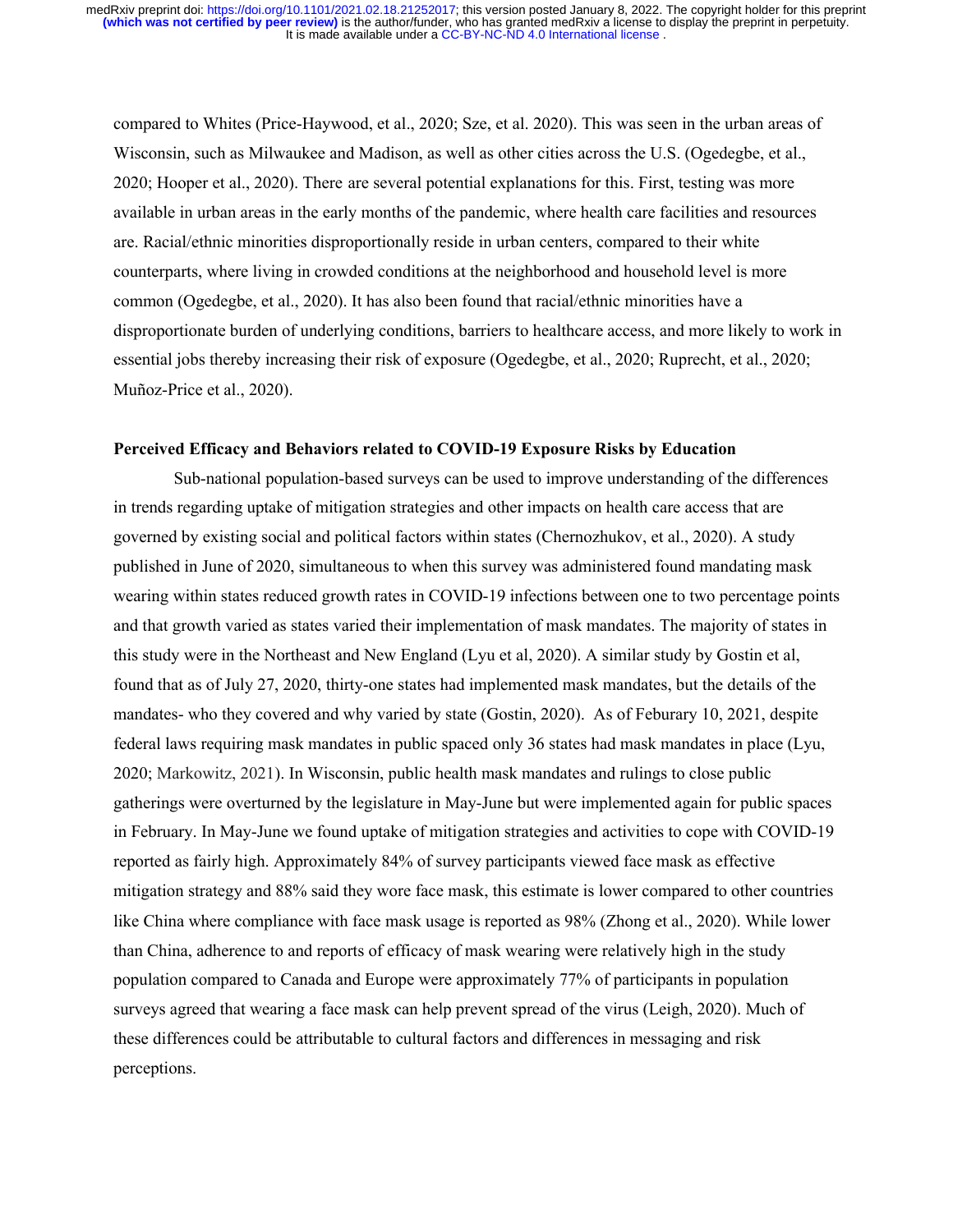A large majority of the population reported adhering to public health guidelines for mitigation early on in the pandemic, but differences by education for some key indicators did exist. Not surprisingly, education was a strong predictor of overall health status and health behaviors. At the same time our findings would suggest that key messages regarding mitigation were equally adhered to in the entire population in early May and June. Follow-up is warranted as these behaviors likely changed as the pandemic wore on and as a result of "pandemic fatigue." Pandemic fatigue was not a key issue early on as initial shock of the COVID-19 pandemic was just beginning to take over.

#### **Changes in employment by gender**

Among the most striking findings from this population survey, consistent with national and international trends and survey data, are apparent differences in COVID-19 effects on employment by gender. Females were more likely than males to experience disruptions in their employment, and more likely to experience a partial or full deduction of paid wages or hours in the workforce. These findings mirror those from the Current Population Survey, and the Bureau of Labor Statistics, which not only found women were more likely to experience reduced hours and wages, but more likely to leave the workforce due to the increased burden of household and childcare responsibilities (Landivar et al., 2020; Groschen et al., 2020). The Current Population Survey found the gender gap in hours worked per week from February to April 2020 grew from 4.9 to 6.2 more hours men worked compared to women (Collins et al., 2020). The patterns suggest that the COVID-19 pandemic is worsening existing gender gaps in the labor force across the U.S., and Wisconsin is no exception.

#### **Healthcare access and delays in care by urbanicity**

Health care access and delays in care were experienced by Wisconsin residents in the early months of the pandemic. While 56% did not delay getting medical care, 44% reported delaying medical care. This aligns with a nationwide web-based survey administered to just under 5,000 adults across the U.S. June 24-30, 2020, where 40.9% avoided medical during the pandemic because of concerns about COVID-19 (Czeisler et al., 2020). Only slight differences in delays in medical care were seen by urbanicity, with urban dwellers experiencing more delays in care. While generally rural health disparities in access-to-care are a real concern, rural areas of Wisconsin did not have a surge in COVID-19 cases that mirrored the infection rates in urban areas at the time of the survey. This may explain the counter-intuitive findings, but importantly support the downstream impacts on health care access and delays in preventive care that go along with a highly infectious and deadly virus such as COVID-19.

## **Health behaviors, stress and mental well-being by gender and family dynamics**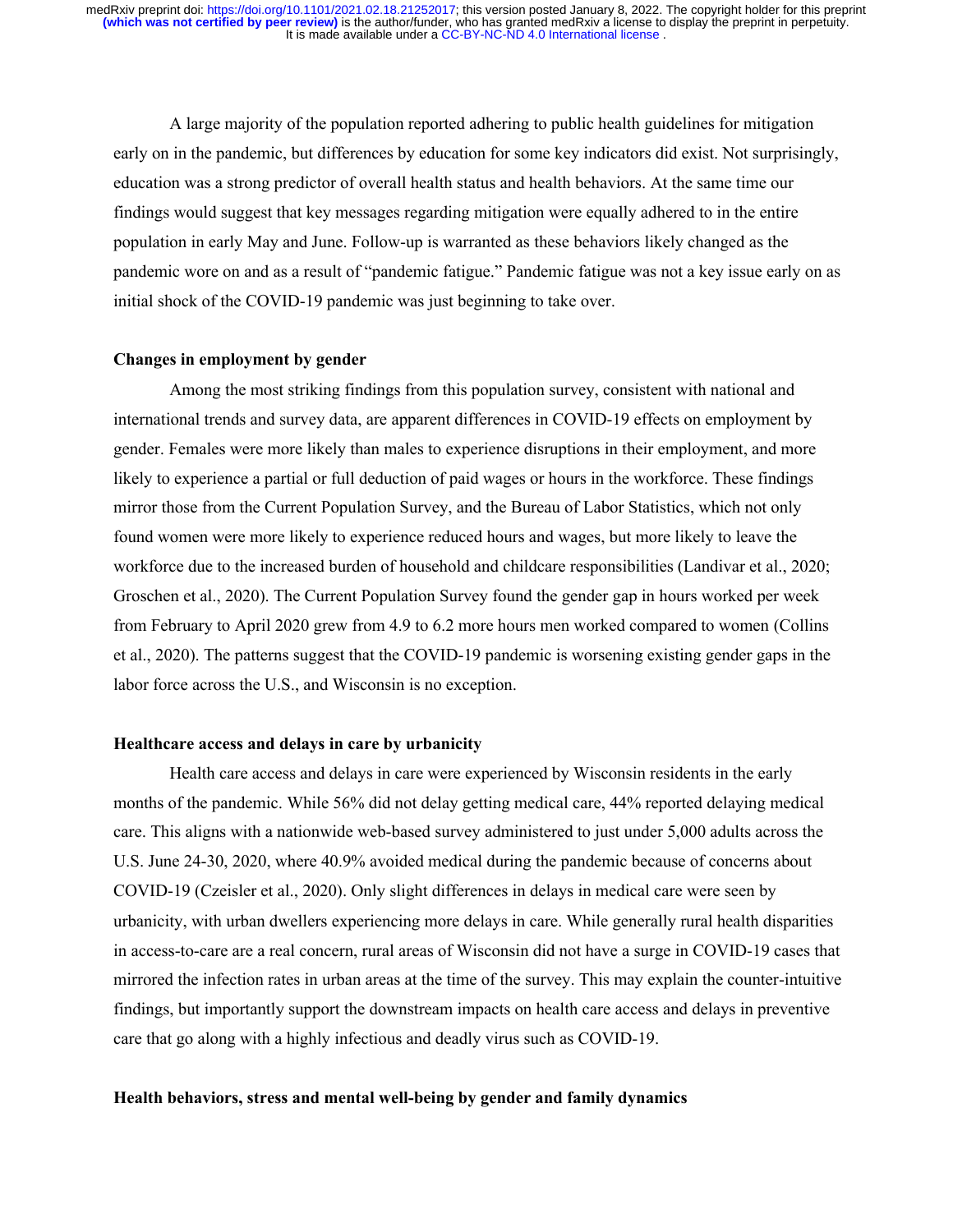Our results found COVID-19 was not only more likely to impact female's employment, but also more likely to impact their health behaviors when compared to their male counterparts. Females were more likely to report an increase or decrease in physical activity and alcohol consumption since COVID-19, whereas males were more likely to report the same amount of each. Similar findings were seen in from a web-based convenience sample of U.S adults, where adult females were 1.28 (CI: 1.00-1.64) times more likely to report a decrease in physical activity, and also 1.47 (CI: 1.12-1.93) more likely to report an increase in physical activity, when compared with males (Knell et al., 2020). We also found women were more likely to report doing a variety of activities to cope with COVID-19, more so than males. These findings suggest COVID-19 alters the life of the females, more so than the male, from employment changes, to health behaviors, to coping strategies.

Early results of COVID-19's impact on population health shows glimpses of the longer term impacts it will have on overall well-being, both amongst individuals and within families. Our survey found adults with children in the home were more likely to self-report moderate to high levels of stress. These results are consistent with global online survey spanning 27 countries, which found individuals with children not only reported increased stress levels compared to adults living alone or with adults, but the levels of perceived stress increased with the number of children at home (Kowal et al., 2020). The increase in stress is likely due to increased strain on childcare and remote education. Concerns over a child being sick with COVID‐19 have also been found to be potential trigger of increased stress and anxiety among parents (Wang et al., 2020). Our results are consistent with a similar populationbased study from Canada, where 39% of people reported worse mental/emotional health compared to before COVID-19, 26% reported worse physical health, and 31% reported worse economic health (Leigh et al., 2020). The role of child and family stress may also be impacting these trends across the population.

# **Strengths and Limitations**

The SHOW COVID-19 survey results offer a breadth of well characterized data to capture ongoing impacts of the COVID-19 pandemic in the population. A key strength is the breadth of focus on SDOH, its grounding in a previous statewide program. The data collected provide an important resource and baseline for tracking impacts of COVID-19 in the population well into the future. At same, it is not without limitations. This survey was administered in the early few months of the pandemic and the SHOW program had never used an online only format to interact with study participants. Response rates were thus consistent (approximately 25%) with other online surveys. At the same time the respondents were biased towards female gender and older adults. Participants were also more likely to be non-Hispanic white, have a higher education, and higher household income and better baseline health status compared to non-respondents, thus, some results may be biased to those with more time to complete the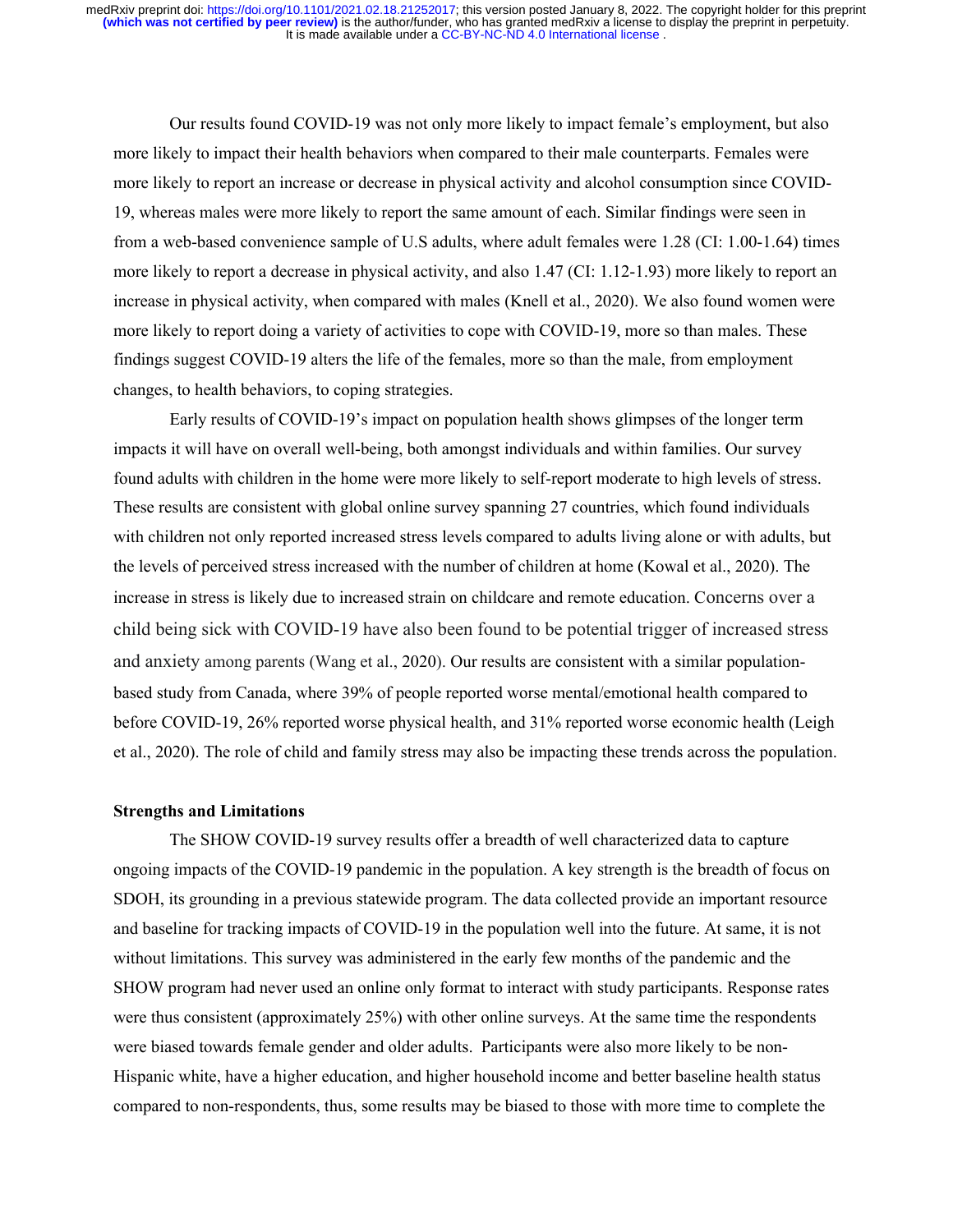survey during the early pandemic. We aim to address these gaps in survey respondents in subsequent waves of the survey. Further, some participants across Wisconsin reported not wanting to participate in COVID-19 specific research and were willing to be in further research not focused on the pandemic. While somewhat anecdotal, there is some potential that responses are limited to those individuals who were more likely to acknowledge the pandemic as a threat to public health and thus more willing to respond. The cross-sectional nature of this first survey also limits causal interpretation, however, one could also argue that the data collected are capturing the impacts of the ongoing natural experiment that is the COVID-19 pandemic. The online format may have significant response bias; however, standardized and validated questions were used to the extent possible to improve estimates of rigor and reproducibility within the study.

#### **Future Directions**

Moving forward, there is much to learn from the COVID-19 study and population impacts. Statespecific responses and how they shape the complex interactions between SDOH and health within populations will be an important area of research to continue to follow. The COVID-19 pandemic will likely remain a threat to population health and well-being well beyond its initial economic shocks and unprecedented death toll. This study provides an early look with the potential for long-term follow-up to gain important insights on how COVID-19 is shaping the many multiple facets of health and well-being of populations. Undoubtedly, the fall-out from this pandemic will shape how lives are lived and policies to help to prepare and protect the public's health well into the future.

#### **Acknowledgements**

Funding for the Survey of the Health of Wisconsin (SHOW) was provided by the Wisconsin Partnership Program PERC Award (233 AAG9971). The authors would also like to thank the following investigators across several departments at the University of Wisconsin for the contributions on survey development: Janean Dilworth-Bart, Kristin Litzelman, Heather Kirkorian, Margaret Kerr, Tiffany Green, Natasha Merten, Marietou Ouayogode, Deborah Ehrenthal, Rebecca Myerson, Lydia Ashton, Thomas Oliver, Maureen Smith, Amy Trentham-Dietz, Maureen Durkin, Jane Mahoney, Marguerite Burns, and Jonathan Patz. Additional gratitude extends to the University of Wisconsin Survey Center, SHOW administrative, field, and scientific staff, as well as all the SHOW participants for their contributions to this study.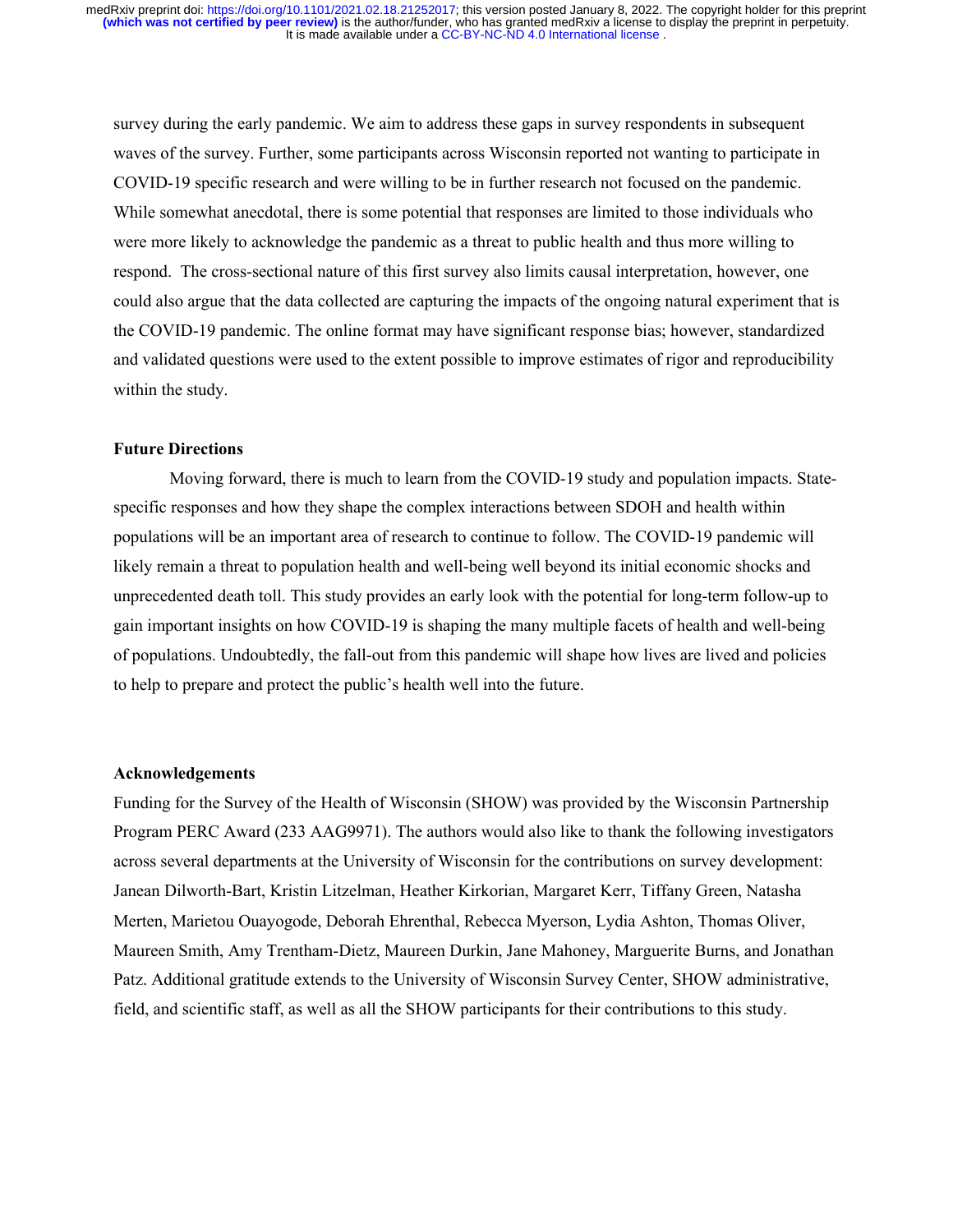## **References**

- 1. Chernozhukov, Victor, Hiroyuki Kasahara, and Paul Schrimpf. "Causal impact of masks, policies, behavior on early Covid-19 pandemic in the US." *Journal of Econometrics* 220.1 (2021): 23-62.
- 2. Collins, Caitlyn, et al. "COVID‐19 and the gender gap in work hours." *Gender, Work & Organization* (2020).
- 3. Czeisler, Mark É., et al. "Delay or avoidance of medical care because of COVID-19–related concerns—United States, June 2020." Morbidity and mortality weekly report 69.36 (2020): 1250.
- 4. Gostin, Lawrence O., I. Glenn Cohen, and Jeffrey P. Koplan. "Universal masking in the United States: The role of mandates, health education, and the CDC." *JAMA* 324.9 (2020): 837-838.
- 5. Groshen, Erica L. "COVID-19's impact on the US labor market as of September 2020." *Business Economics* 55.4 (2020): 213-228.
- 6. Hooper, Monica Webb, Anna María Nápoles, and Eliseo J. Pérez-Stable. "COVID-19 and racial/ethnic disparities." *Jama* (2020).
- 7. Knell, Gregory, et al. "Health behavior changes during COVID-19 pandemic and subsequent "stay-athome" orders." *International journal of environmental research and public health* 17.17 (2020): 6268.
- 8. Kowal, Marta, et al. "Who is the most stressed during the covid‐19 pandemic? Data from 26 countries and areas." *Applied Psychology*: Health and Well‐Being 12.4 (2020): 946-966.
- 9. Landivar, Liana Christin, et al. "<? covid19?> Early Signs Indicate That COVID-19 Is Exacerbating Gender Inequality in the Labor Force." *Socius* 6 (2020): 2378023120947997.
- 10. Parsons Leigh, Jeanna, et al. "A national cross-sectional survey of public perceptions of the COVID-19 pandemic: Self-reported beliefs, knowledge, and behaviors." *PloS one* 15.10 (2020): e0241259.
- 11. Lyu, Wei, and George L. Wehby. "Community Use Of Face Masks And COVID-19: Evidence From A Natural Experiment Of State Mandates In The US: Study examines impact on COVID-19 growth rates associated with state government mandates requiring face mask use in public." *Health affairs* 39.8 (2020): 1419-1425.
- 12. Markowitz, Andy. "State-by-State Guide to Face Mask Requirements." *AARP.* Retried online on February 10, 2021. https://www.aarp.org/health/healthy-living/info-2020/states-mask-mandatescoronavirus.html
- 13. Milwaukee County. Coronavirus disease (COVID-19). Accessed Jan 12, 2021. https://county.milwaukee.gov/EN/COVID-19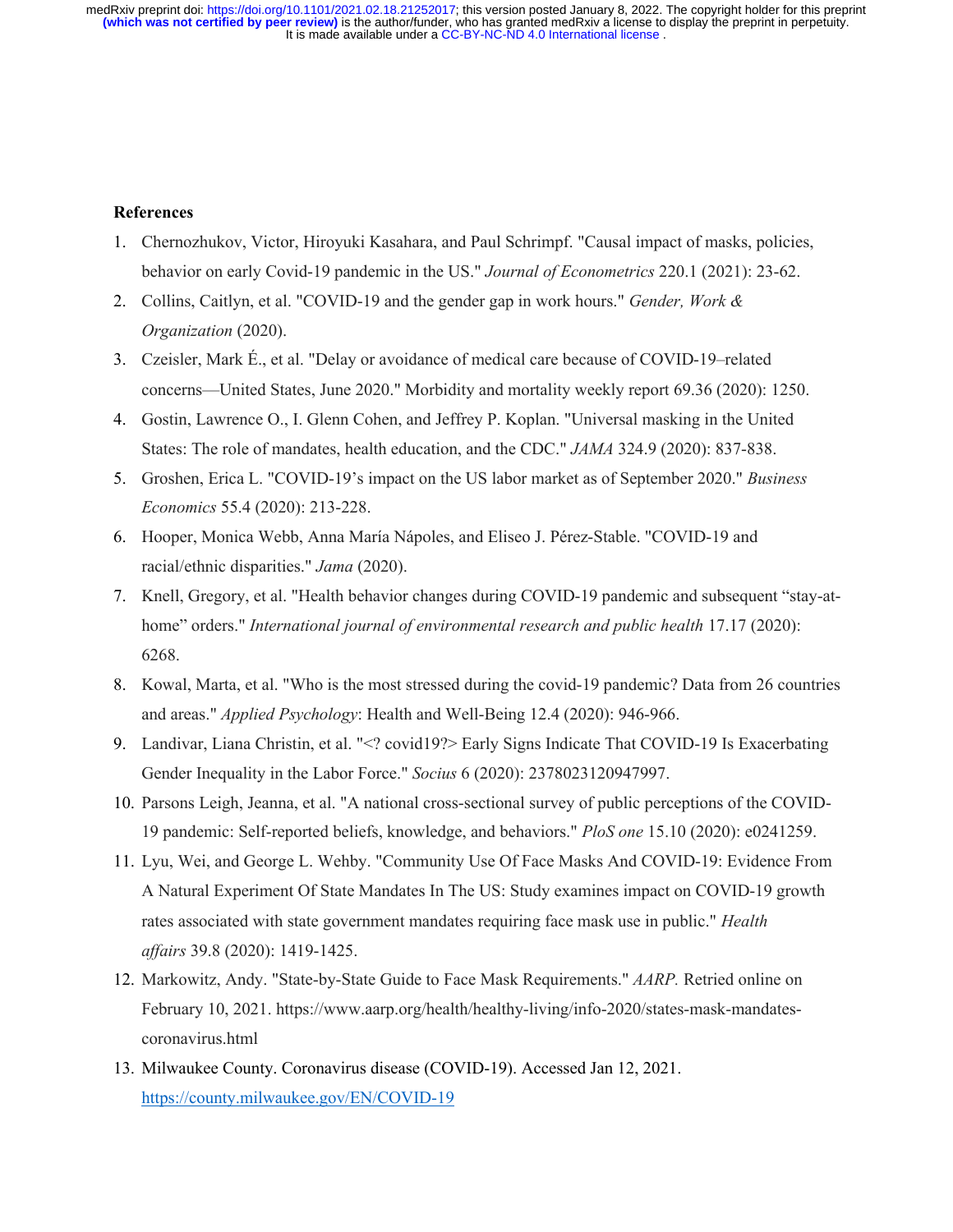- 14. Muñoz-Price, L. Silvia, et al. "Racial disparities in incidence and outcomes among patients with COVID-19." *JAMA network open* 3.9 (2020): e2021892-e2021892.
- 15. Nieto, F. Javier, et al. "The Survey of the Health of Wisconsin (SHOW), a novel infrastructure for population health research: rationale and methods." *BMC public health* 10.1 (2010): 1-11.
- 16. Ogedegbe, Gbenga, et al. "Assessment of racial/ethnic disparities in hospitalization and mortality in patients with COVID-19 in New York city." *JAMA network open* 3.12 (2020): e2026881-e2026881.
- 17. Parsons Leigh, Jeanna, et al. "A national cross-sectional survey of public perceptions of the COVID-19 pandemic: Self-reported beliefs, knowledge, and behaviors." PloS one 15.10 (2020): e0241259.
- 18. Price-Haywood EG, Burton J, Fort D, Seoane L. Hospitalization and mortality among black patients and white patients with Covid-9. N Engl J Med. 2020; 382:2534–43. https://doi.org/10.1056/NEJMsa2011686 PMID: 32459916
- 19. Rentsch CT, Kidwai-Khan F, Tate JP, Park LS, King JT, Jr, Skanderson M, et al. (2020) Patterns of COVID-19 testing and mortality by race and ethnicity among United States veterans: A nationwide cohort study. PLoS Med 17(9): e1003379. ttps://doi.org/10.1371/journal.pmed.1003379
- 20. Ruprecht, Megan M., et al. "Evidence of Social and Structural COVID-19 Disparities by Sexual Orientation, Gender Identity, and Race/Ethnicity in an Urban Environment." *Journal of Urban Health* (2020): 1-14.
- 21. Sze, Shirley, et al. "Ethnicity and clinical outcomes in COVID-19: a systematic Review and Metaanalysis." *EClinicalMedicine* (2020): 100630.
- 22. The American Association for Public Opinion Research. 2016. *Standard Definitions: Final Dispositions of Case Codes and Outcome Rates for Surveys.* 9th edition. AAPOR.
- 23. U.S. Department of Health and Human Services (DHHS), Office of Disease Prevention and Health Promotion. Healthy People 2030. Retrieved January 10, 2021, from https://health.gov/healthypeople/objectives-and-data/social-determinants-health
- 24. Wang, Huiyao, et al. "The psychological distress and coping styles in the early stages of the 2019 coronavirus disease (COVID-19) epidemic in the general mainland Chinese population: A web-based survey." *Plos one* 15.5 (2020): e0233410.
- 25. Zhong, Bao-Liang, et al. "Knowledge, attitudes, and practices towards COVID-19 among Chinese residents during the rapid rise period of the COVID-19 outbreak: a quick online cross-sectional survey." *International journal of biological sciences* 16.10 (2020): 1745.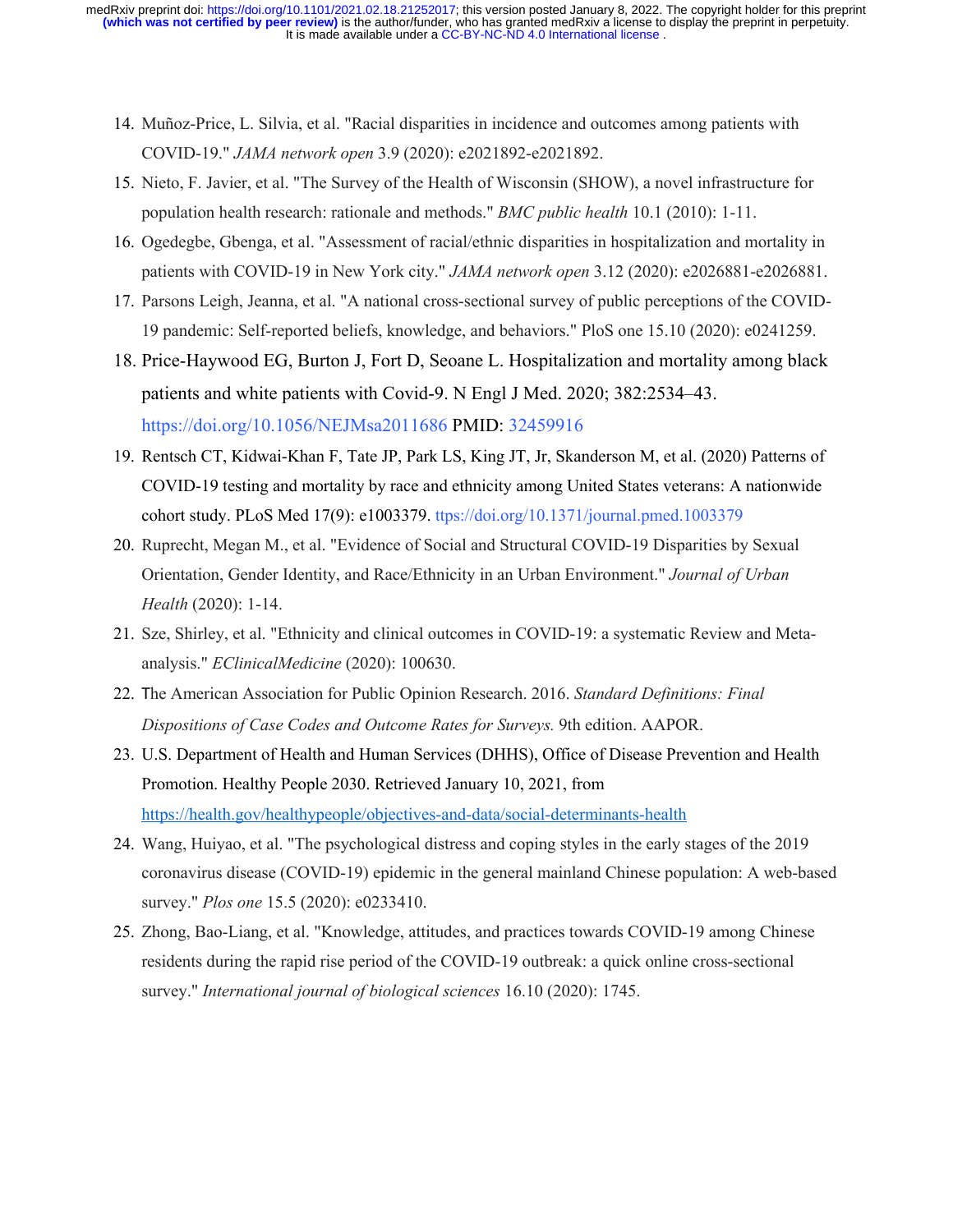# Table 1. SHOW's COVID-19 Community Impact Survey Domains

| COVID-19 - Perceptions, Beliefs, Behaviors | <b>Health &amp; Healthcare Access</b>   |
|--------------------------------------------|-----------------------------------------|
| History of exposure & testing              | Chronic health conditions               |
| Symptoms & hospitalization                 | Flu vaccine history                     |
| Mitigation perceptions & behaviors         | Medication / treatment access           |
| Perceived threat                           | Missed appointments                     |
| Coping strategies                          | Delayed procedures/surgeries            |
| Vaccine willingness                        | Advance care planning                   |
| Lasting symptoms                           | Reproductive health                     |
| <b>Economic Well Being</b>                 | Mental & Emotional health               |
| Employment status & job type               | Anxiety and Stress screener             |
| Changes in employment                      | Previous Mental Health Diagnosis        |
| Insurance status & type                    | PTSD screener                           |
| Change in insurance                        | <b>Emotional support</b>                |
| Retirement funds loss                      | COVID-19 specific stressors             |
| Food security, diet and housing            | <b>Information Sources and Literacy</b> |
| Use of benefit programs before/after       | Trusted news sources                    |
| Worried about food lasting                 | Internet access                         |
| Changes in eating habits / meals           | Know how to find info on internet       |
| Foods consumed more/less                   | Lifestyle behaviors                     |
| Unable to pay rent/mortgage                | Sleep quality                           |
| Had to relocate                            | Physical activity                       |
| Personal, social & community context       | Alcohol consumption                     |
| Resilience                                 | Smoking habits                          |
| Social cohesion                            | Caregiving                              |
| Risk Taking, trust, altruism               | Children / Adults                       |
| <b>Discrimination</b>                      | Stress, strain & coping                 |
| Political Empowerment                      | Family activities                       |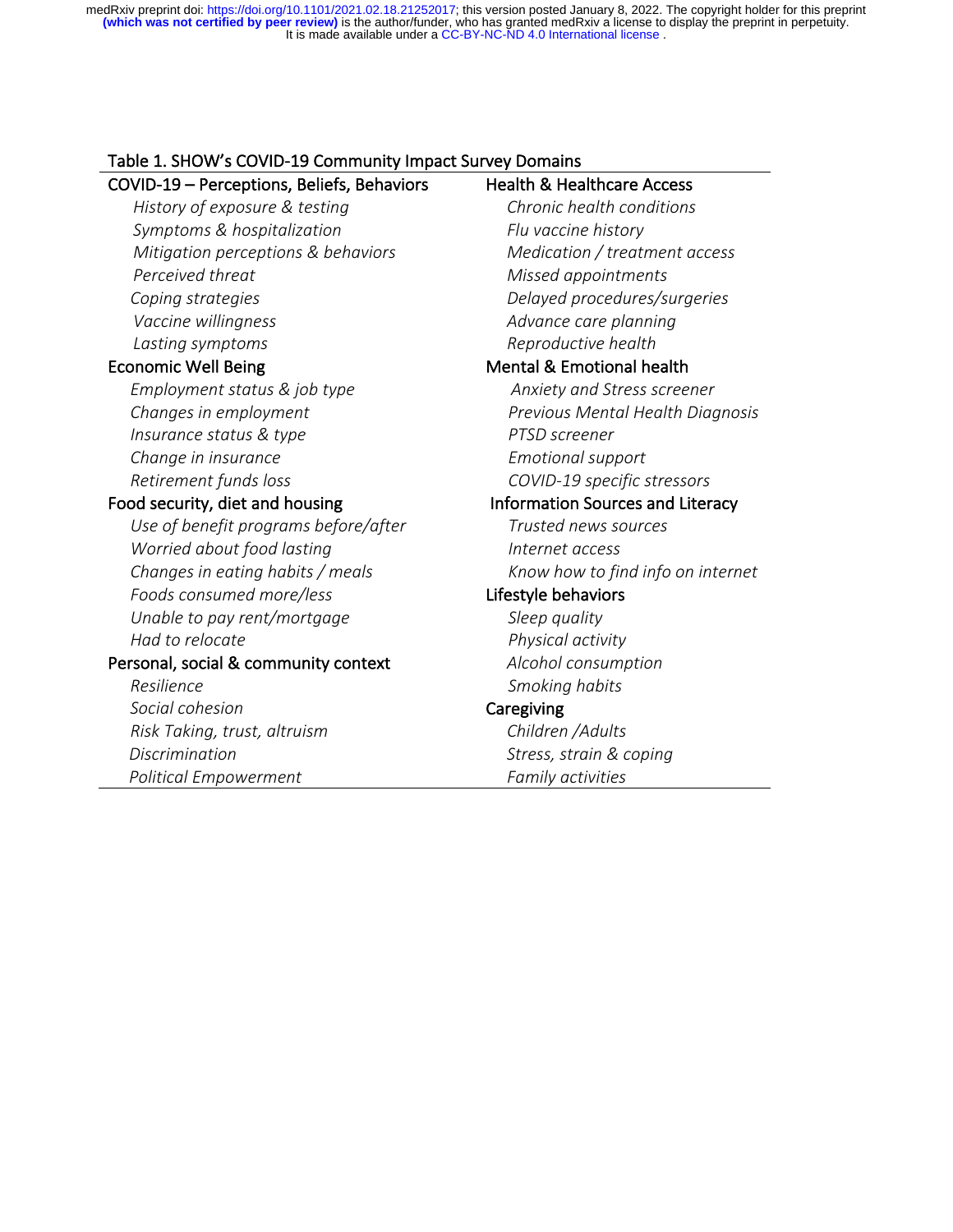| $(n=945)$<br>$(n=433)$<br>P-trend<br>$(n = 1378)$<br>$\frac{0}{0}$<br>$\frac{0}{0}$<br>$\frac{0}{0}$ |  |
|------------------------------------------------------------------------------------------------------|--|
|                                                                                                      |  |
|                                                                                                      |  |
| 0.4736<br>Gender                                                                                     |  |
| Male<br>36.5<br>35.9<br>37.9                                                                         |  |
| 63.5<br>64.1<br>Female<br>62.1                                                                       |  |
| <b>Current Age (in years)</b><br>< .0001                                                             |  |
| 18-39<br>18.7<br>22.4<br>10.4                                                                        |  |
| 40-59<br>35.3<br>36.0<br>33.7                                                                        |  |
| 60-94<br>46.1<br>41.6<br>55.9                                                                        |  |
| Race<br>< .0001                                                                                      |  |
| White (non-Hispanic)<br>86.7<br>82.7<br>95.4                                                         |  |
| AA (non-Hispanic)<br>7.6<br>11.0<br>0.0                                                              |  |
| 2.3<br>Hispanic<br>2.8<br>1.4                                                                        |  |
| 3.4<br>3.5<br>3.2<br>Other (non-Hispanic)                                                            |  |
| <b>Education</b><br>0.6753                                                                           |  |
| H.S./GED or less<br>2.3<br>2.2<br>2.3                                                                |  |
| 48.8<br>48.0<br>50.6<br>Some college                                                                 |  |
| 49.7<br>48.9<br>47.1<br>Bachelors or higher                                                          |  |
| <b>Household Income</b><br>0.0388                                                                    |  |
| 12.8<br>9.2<br>$<$ \$25,000<br>14.4                                                                  |  |
| \$25,000 - \$49,999<br>22.2<br>22.0<br>22.6                                                          |  |
| \$50,000 - \$99,999<br>35.5<br>33.9<br>38.9                                                          |  |
| $>$ \$99,999<br>29.5<br>29.6<br>29.3                                                                 |  |
| <b>Household size</b><br>0.0006                                                                      |  |
| 15.2<br>17.2<br>10.9<br>$\mathbf{1}$                                                                 |  |
| 43.5<br>46.1<br>51.6<br>$\overline{2}$                                                               |  |
| 29.5<br>$3 - 4$<br>31.0<br>26.1                                                                      |  |
| $5+$<br>9.3<br>8.3<br>11.4                                                                           |  |
| 0.2663<br><b>Self-reported Health</b>                                                                |  |
| Excellent<br>11.9<br>12.2<br>11.2                                                                    |  |
| 45.5<br>50.4<br>Very Good<br>47.1                                                                    |  |
| 32.8<br>32.1<br>32.6<br>Good                                                                         |  |
| 8.3<br>5.4<br>7.3<br>Fair                                                                            |  |
| 1.2<br>0.9<br>1.1<br>Poor                                                                            |  |
| <b>Chronic Health Condition</b>                                                                      |  |
| 12.4<br>0.1138<br>9.5<br>Asthma and/or COPD<br>11.5                                                  |  |
| 34.0<br>35.3<br>0.6201<br>34.4<br>Cardiovascular disease                                             |  |
| 8.2<br>7.4<br>9.9<br>0.1130<br>Diabetes (any type)                                                   |  |

**Table 2. Demographic and general characteristics of participants by urbanicity**

Abbreviations: AA: African American; N: number; H.S.: high school; GED: General Education Development test; COPD: Chronic Obstructive Pulmonary Disease

Column percents shown.

p-trend: statistically significant difference of demographics by urbanicty using Chi-square test

Urbanicity: considered rural if residence located in rural census block group defined by the U.S. Census Bureau as having fewer than 2,500 people

Cardiovascular disease: if reported history of congenstive heart failure, myocardial infarction, angina pectoris, stroke, high cholesterol/hyperlipidemia, or transient ischemic attack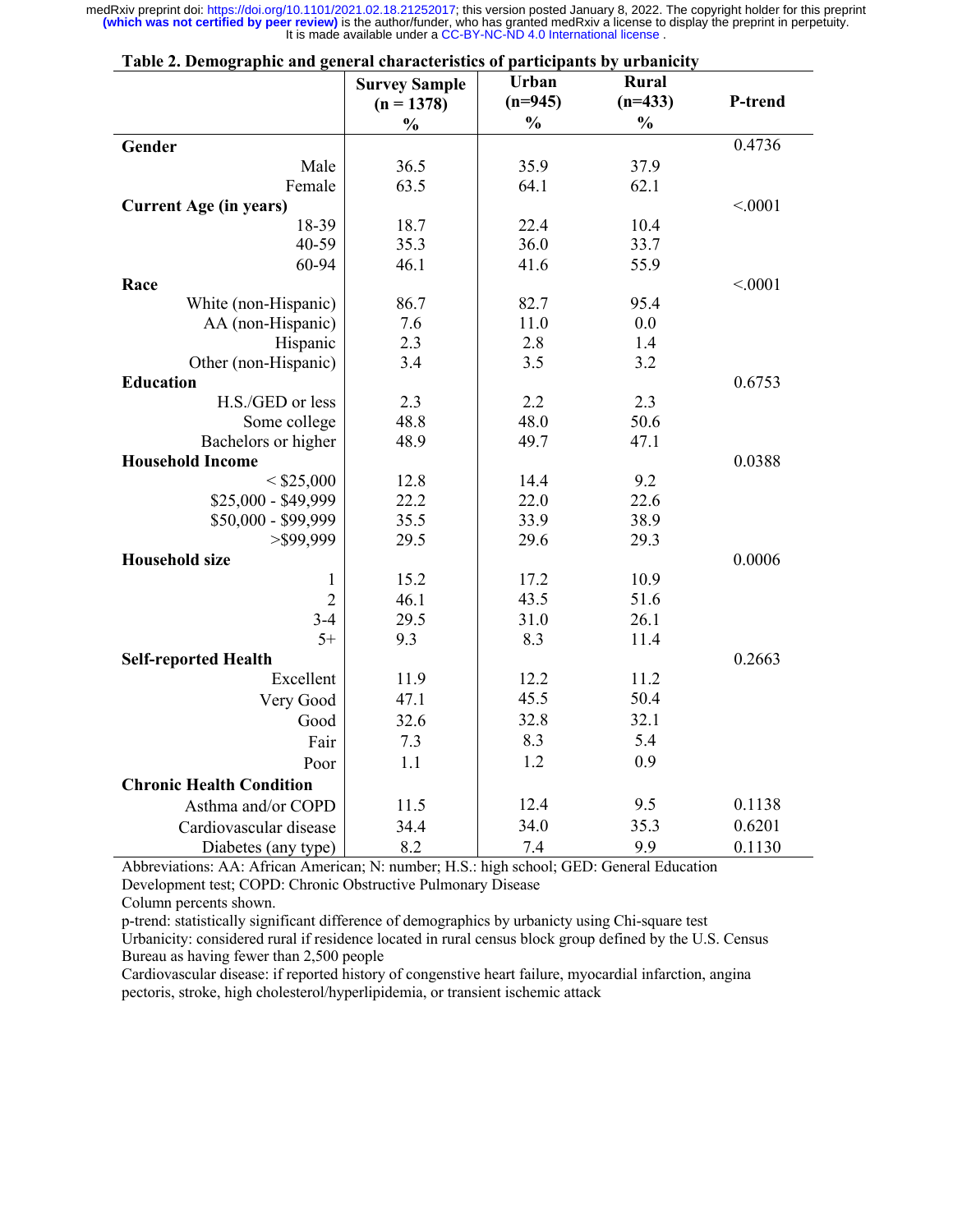**Figure 1. COVID-19 exposure and testing by race.** The percent of participants who self-reported the following COVID-19 experiences. The following items represent several individual survey items. Due to voluntary refusal of survey items, missingness varies. See Supplemental Table 2 for sample sizes for each survey item.

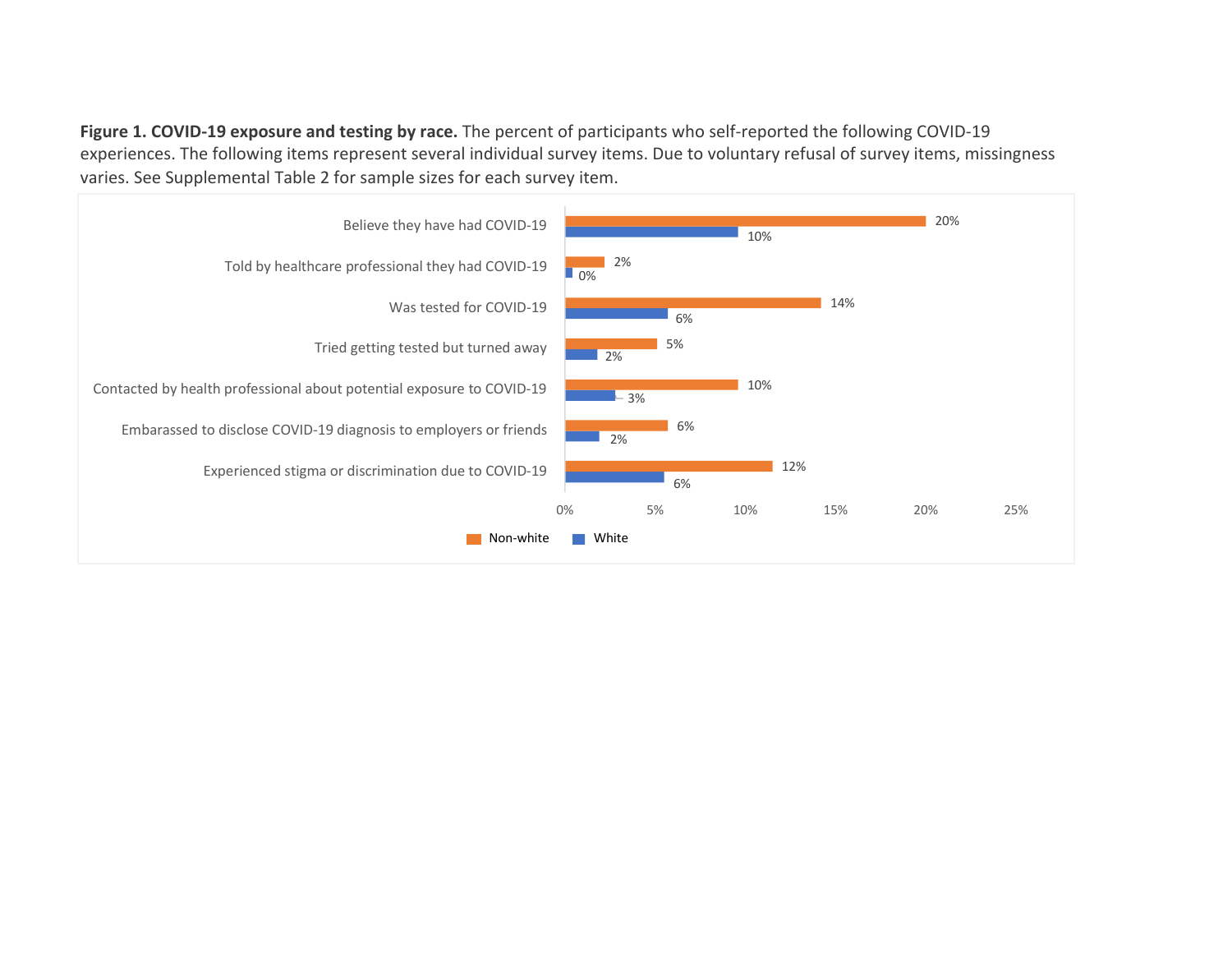Figure 2. Perceptions and behaviors related to COVID-19 by education level (a) Percentage of respondents who perceive the following as "Somewhat effective or "Very effective" at keeping them safe from COVID-19. (b) Percentage of respondents who have done the following mitigation behaviors.

**College degree or higher** Less than College degree



# (b) Have done the following since COVID-19 began:

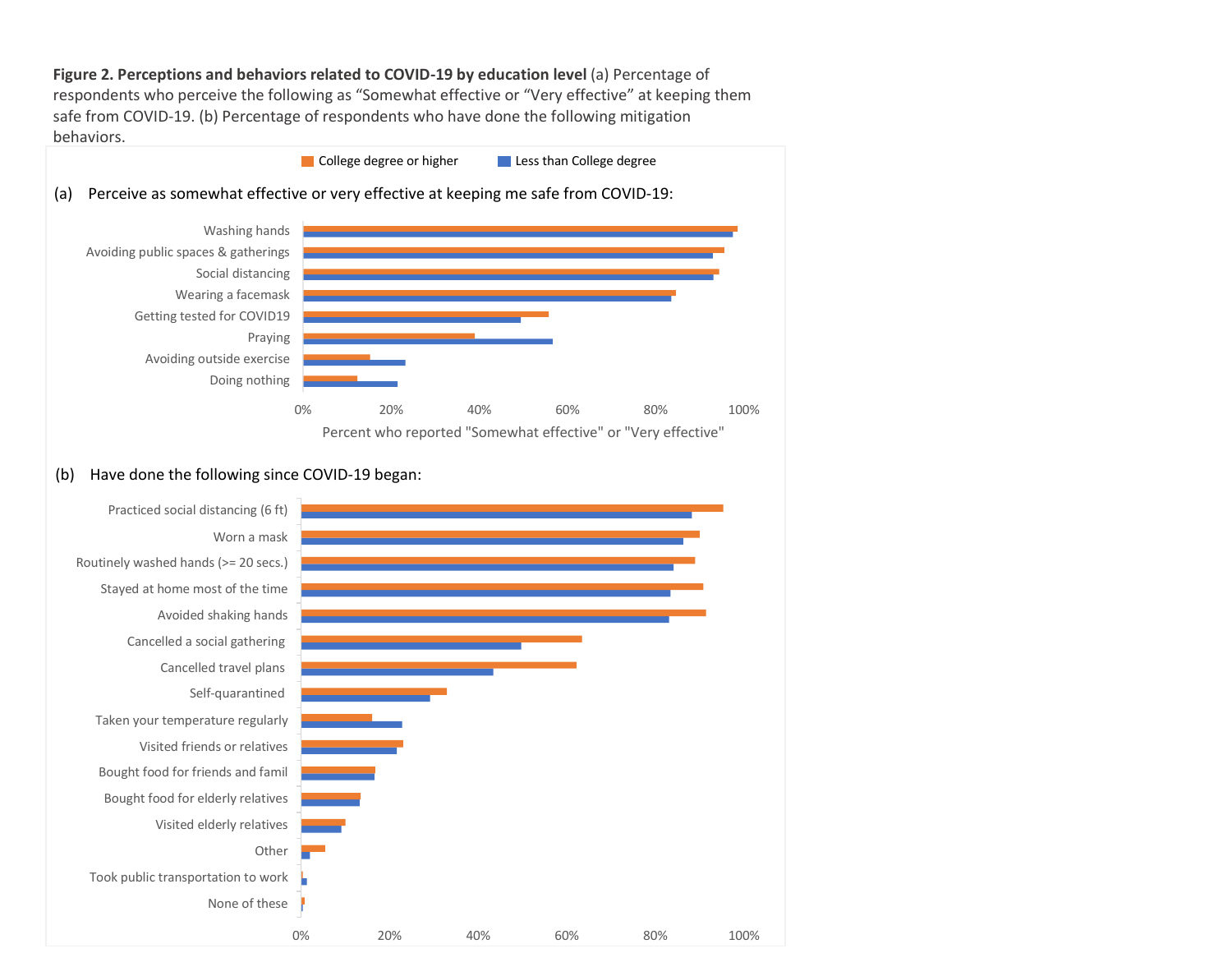**Figure 3. The impact of COVID-19 on employment by gender.** (a) Among those who were working prior to COVID-19, their employment experience(s) due to COVID-19 (n=816). (b) Ability to pay rent/mortgage due to COVID-19 (n=812). (c) Derived from figure (a), employment experience due to COVID-19 (n=816). (d) How worried participant is that they will lose their job in the next 3 months (n=780).

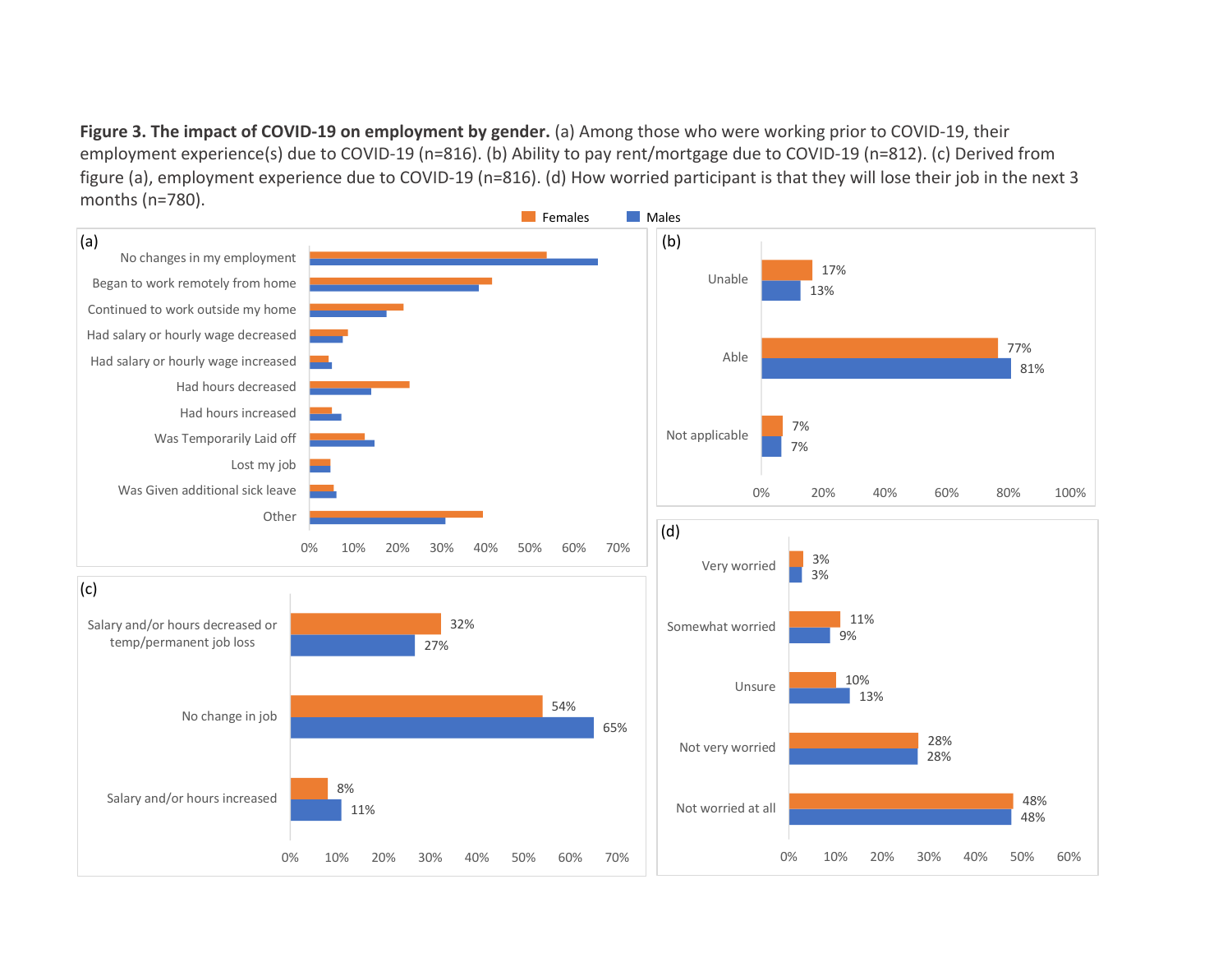**Figure 4. The impact of COVID-19 on receiving health care by urbanicity** (a) Percent who delayed getting care for the following reasons (n= 1378), (b) Percent who indicated there was a time when they needed the following but could not get it because of COVID-19 (n=1378), (c) Among those who experienced delay in care (n=603), the percent who reported the type of appointments and/or procedures missed. (d) The percent who received telemedicine or telehealth since COVDI-19 began (n=1378). Participant is considered to reside in rural location if residence is located in rural census block group defined by the U.S. Census Bureau as having fewer than 2,500 people.

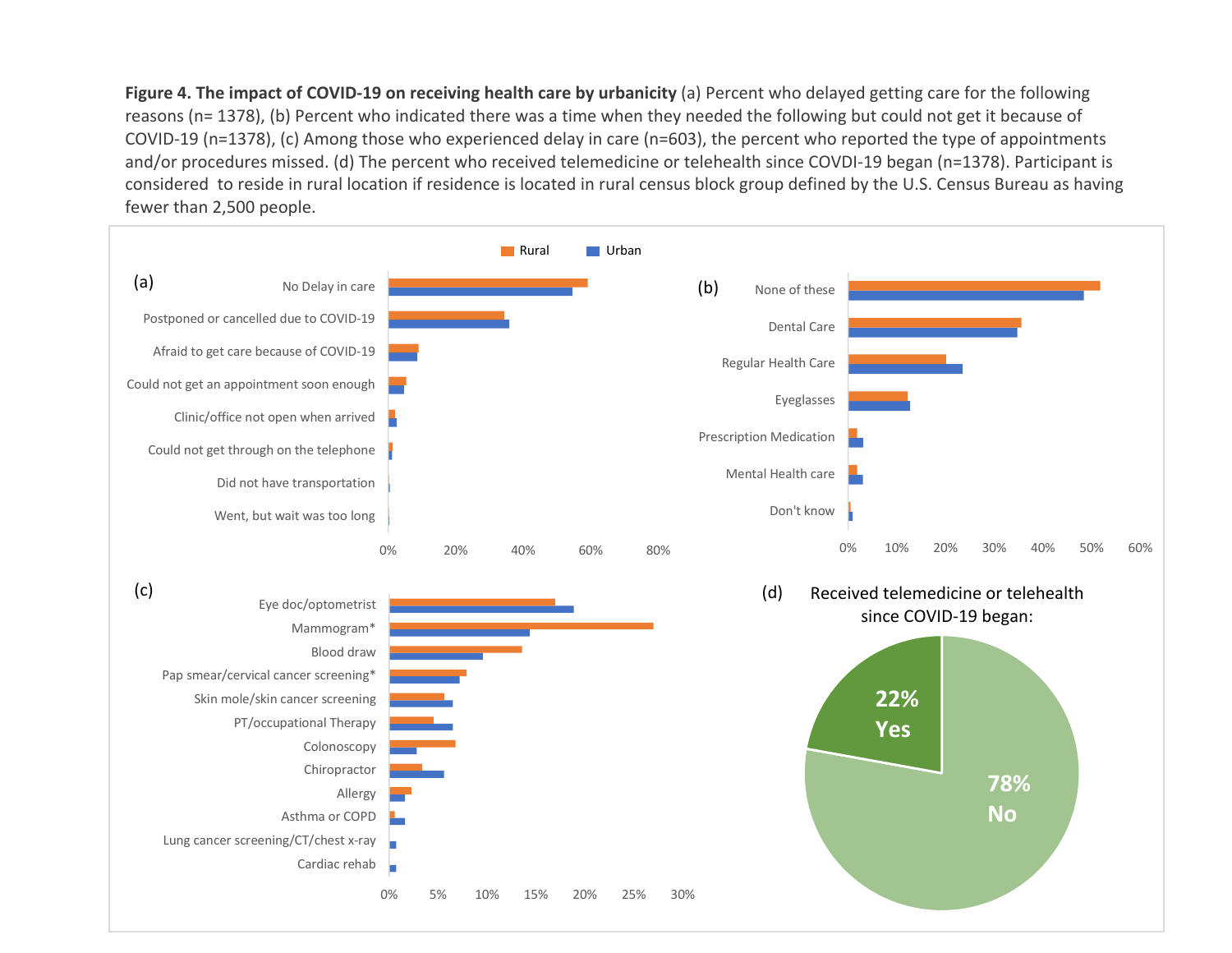**Figure 5. The impact of COVID-19 on health-related behaviors by gender.** (a) Respondents reported the degree to which their physical activity level (n=1367) and alcohol consumption (n=1285) changed since COVID-19 began, compared to before COVID-19. Only current alcohol consumers were asked about changes in their alcohol consumption quantity. (b) Percentage of respondents who reported doing the following activities to help cope with stress from COVID-19 (n=1369). (a-b) n=5 nonconforming/transgender were excluded because too few to look at in these analyses.